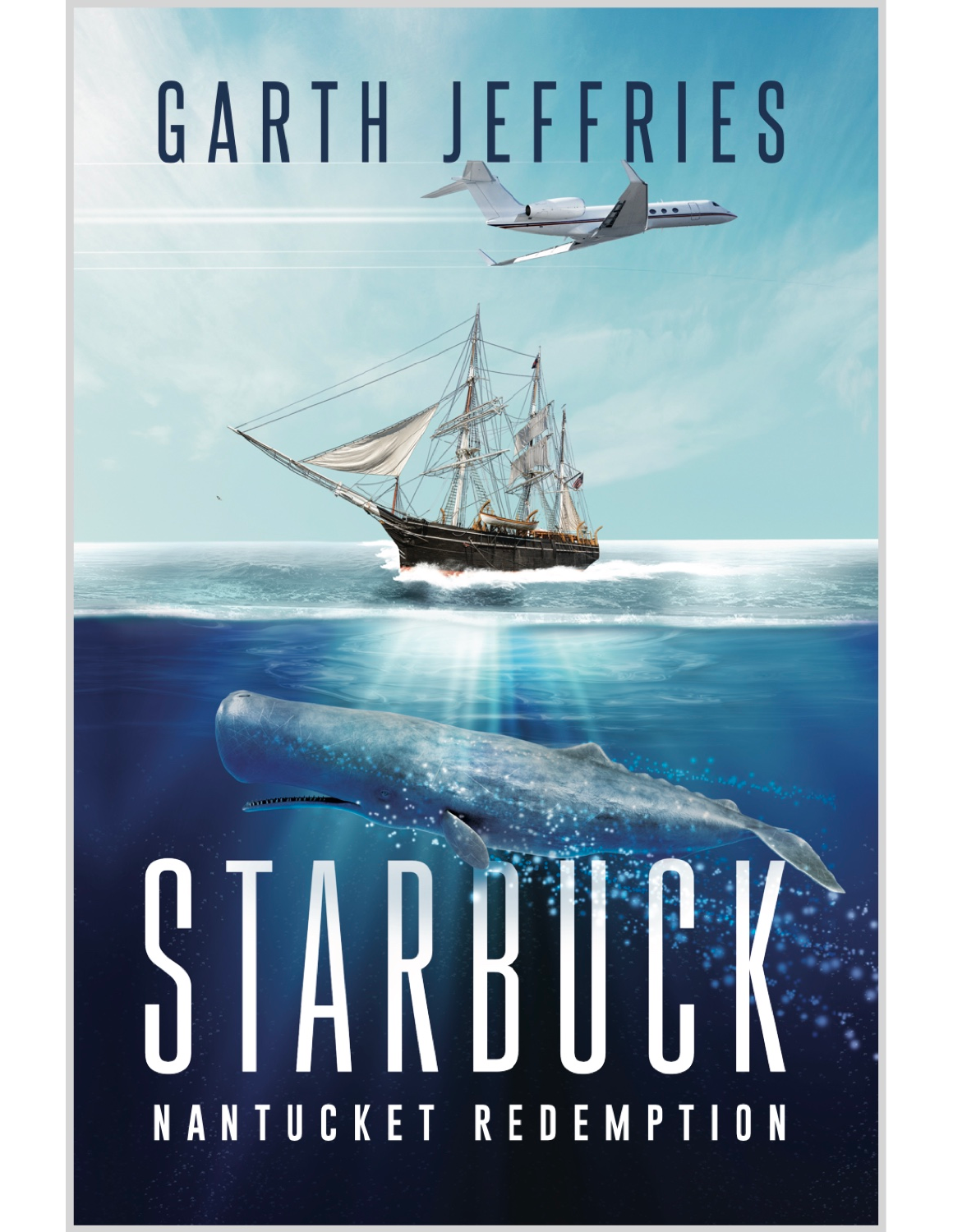Copyright © 2020 Garth Jeffries

All rights reserved

The characters and events portrayed in this book are fictitious. Any similarity to real persons, living or dead, is coincidental and not intended by the author.

No part of this book may be reproduced, or stored in a retrieval system, or transmitted in any form or by any means, electronic, mechanical, photocopying, recording, or otherwise, without express written permission of the publisher.

ISBN-13: 978-0-9999067-0-5 Library of Congress Control Number: 2020908034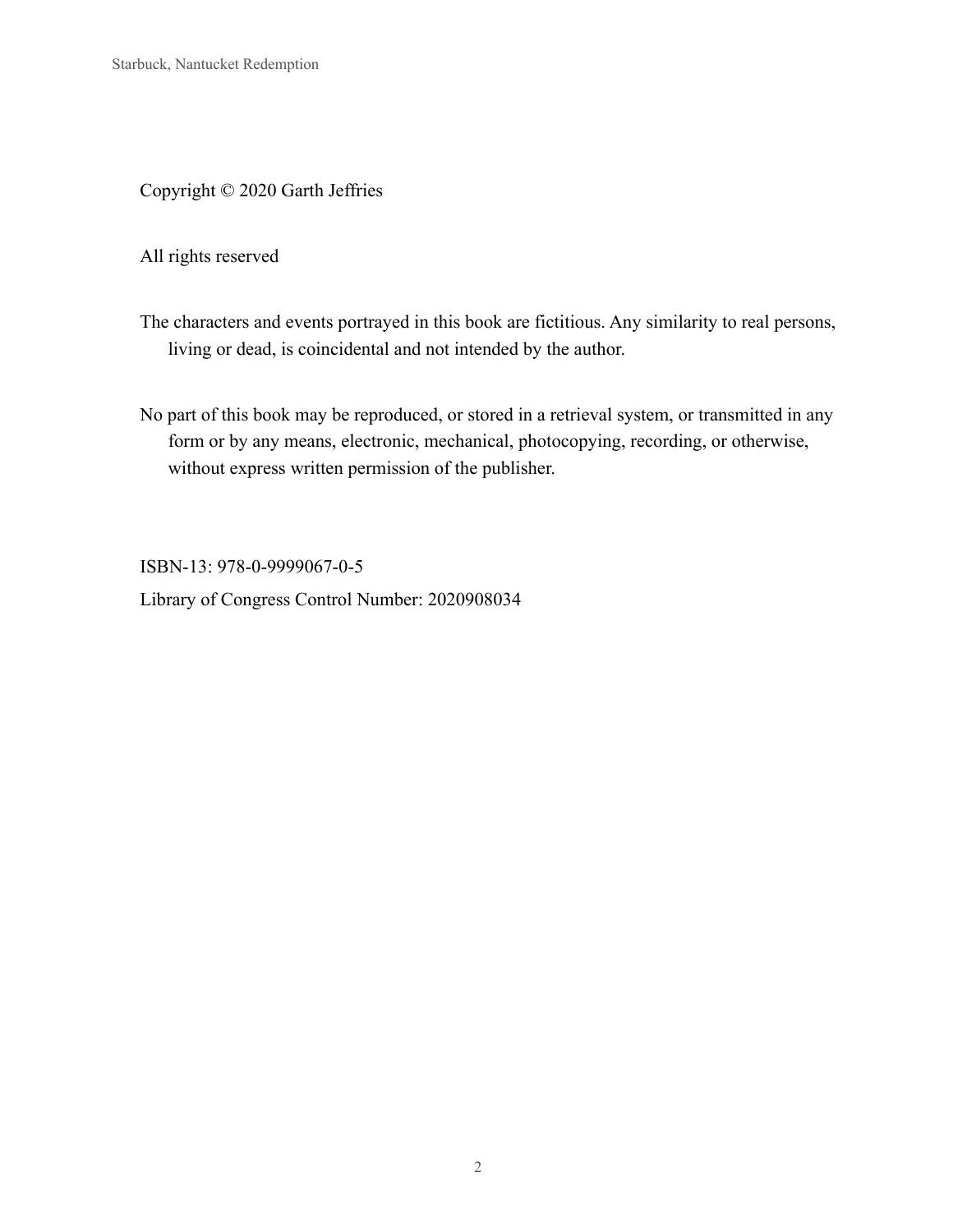*Dedicated to the amazing women in my life. To my mom, for making it all possible. To K for her thirty-five plus years of love, support and encouragement. And to M for being the best daughter - and editor - for which a dad could ever ask.* 

*And to DD, the most amazing man I ever met.*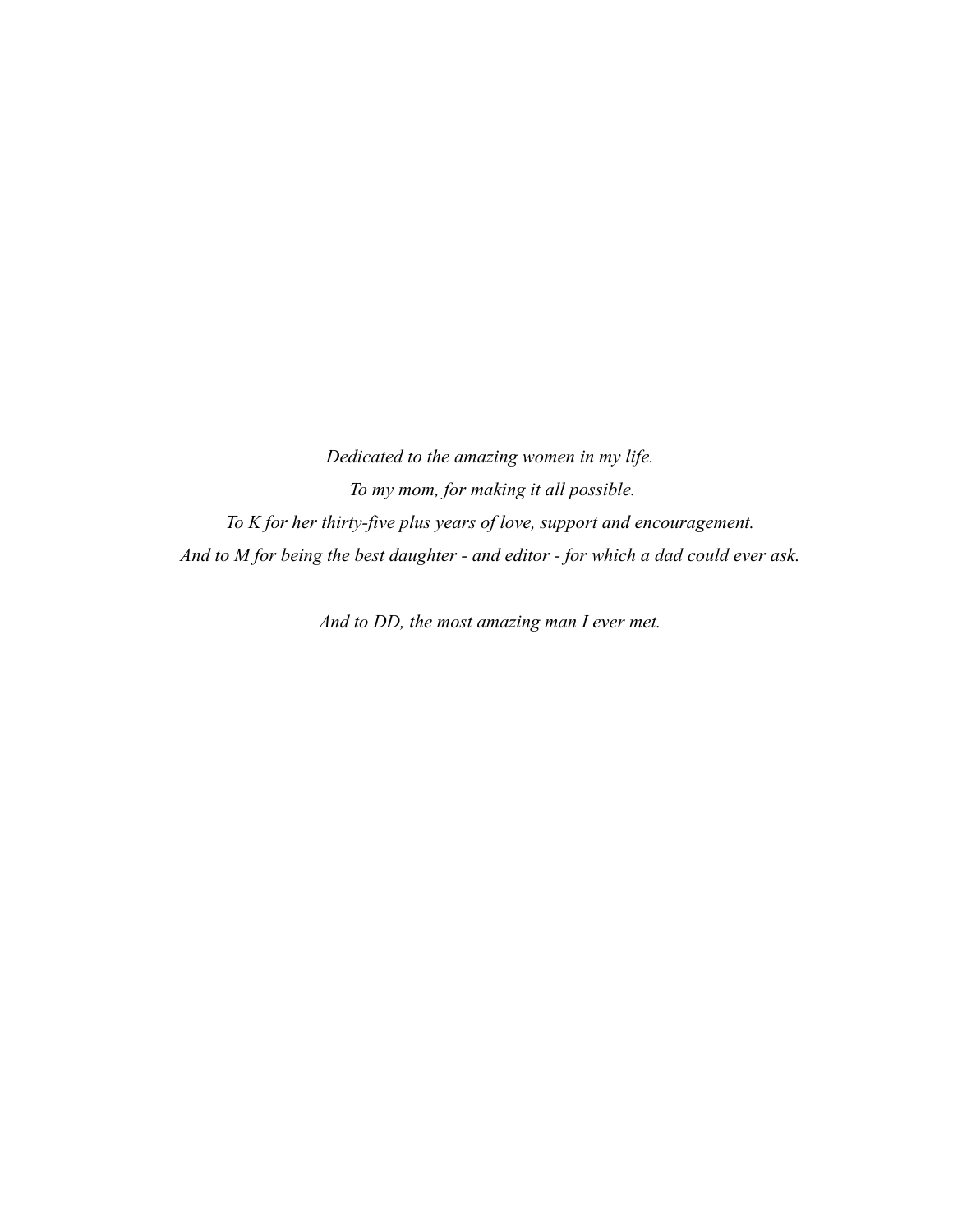*Many men can make a fortune but very few can build a family.* 

J. S. Bryan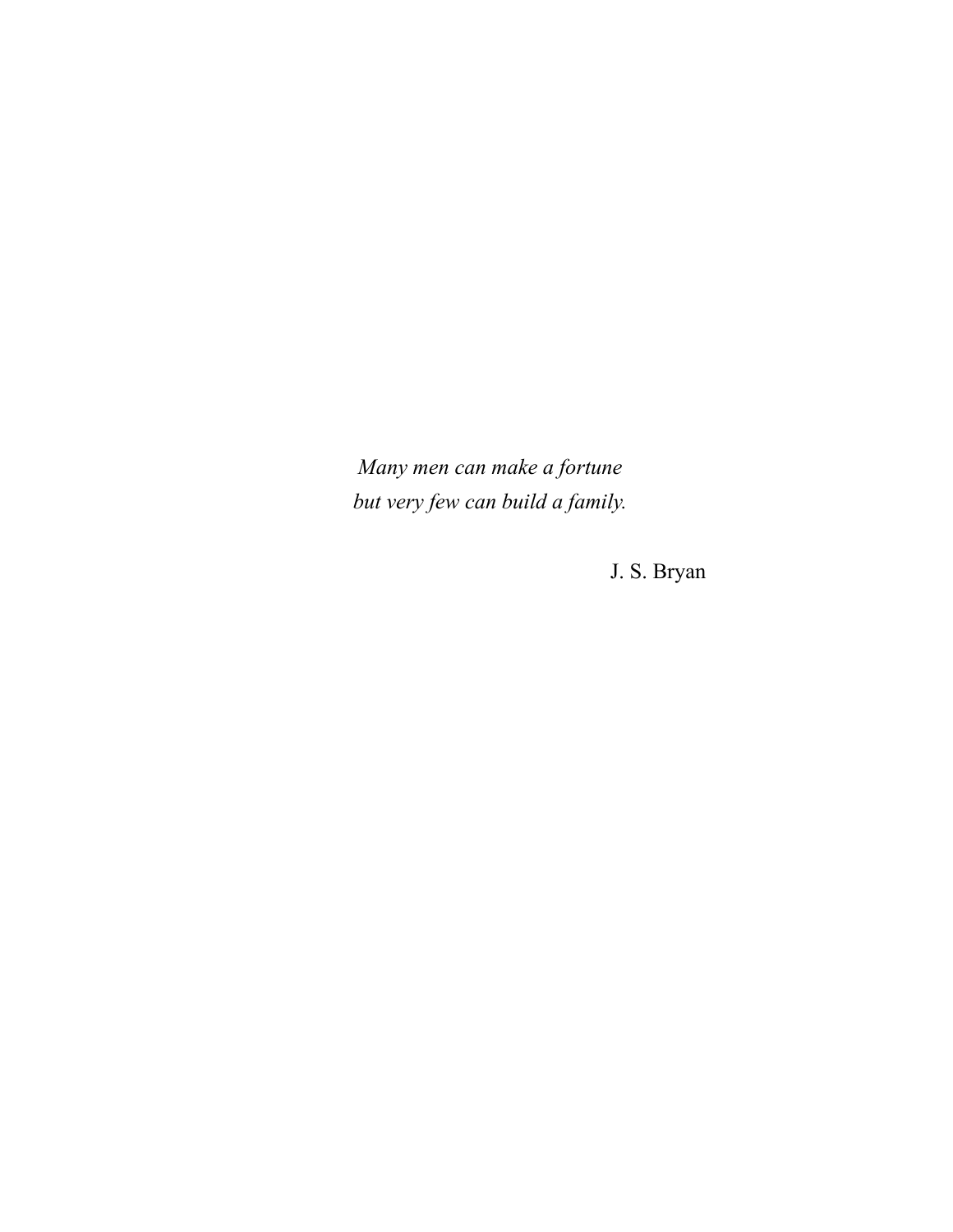### **PROLOGUE**



The eter Bois opened his eyes. He was lying on a hard, wooden floor and gasping for breath, pain radiating from the back of his head. He was also violently nauseous a could taste bile. What the hell just happened? breath, pain radiating from the back of his head. He was also violently nauseous and could taste bile. What the hell just happened?

Slowly he rolled over and opened his eyes to a piercing blue sky, dappled with soft, white clouds occasionally covering the sun. The air was warm but damp, and he could smell the salt from the ocean. His body lay crammed up against a wall, his head and neck twisted at an uncomfortable angle against what looked like a short wooden bulkhead. A few minutes ago, he had been standing at Great Point at the tip of Nantucket Island, his toes in the water. How the hell had he gotten here? The shock and pain left him feeling confused and completely unsure of where he was. Flits of recent memory passed through his mind. He remembered the sun and the blue sky, the picnic with Charlotte and the kids, and the sound of the waves crashing onto the beach. He could still hear the waves, but they were strangely muted as if distant.

As he gathered his senses, he could feel that the floor was moving under him, swaying back and forth and making him feel physically uncomfortable. Suddenly, interrupting the motions was the sound of a thump followed shortly by a vibration he could feel deep into his body. It had an awkward mechanical feeling and reminded him of a time when he had gone charter fishing with some friends from the club. They had booked a fifty-three-foot sports fisherman out of Nantucket harbor and went deep offshore looking for tuna and marlin. They had been much more successful drinking beer and telling stories than catching large game fish but, in the end, had managed a few blues and a couple of stripers that salvaged the trip and made for some delicious meals with the family. The weather had blown up in the afternoon, and despite its size, the boat struggled a bit on the return. Most of the group had gotten seasick as it crashed through an angry ocean filled with large swells and whitecaps.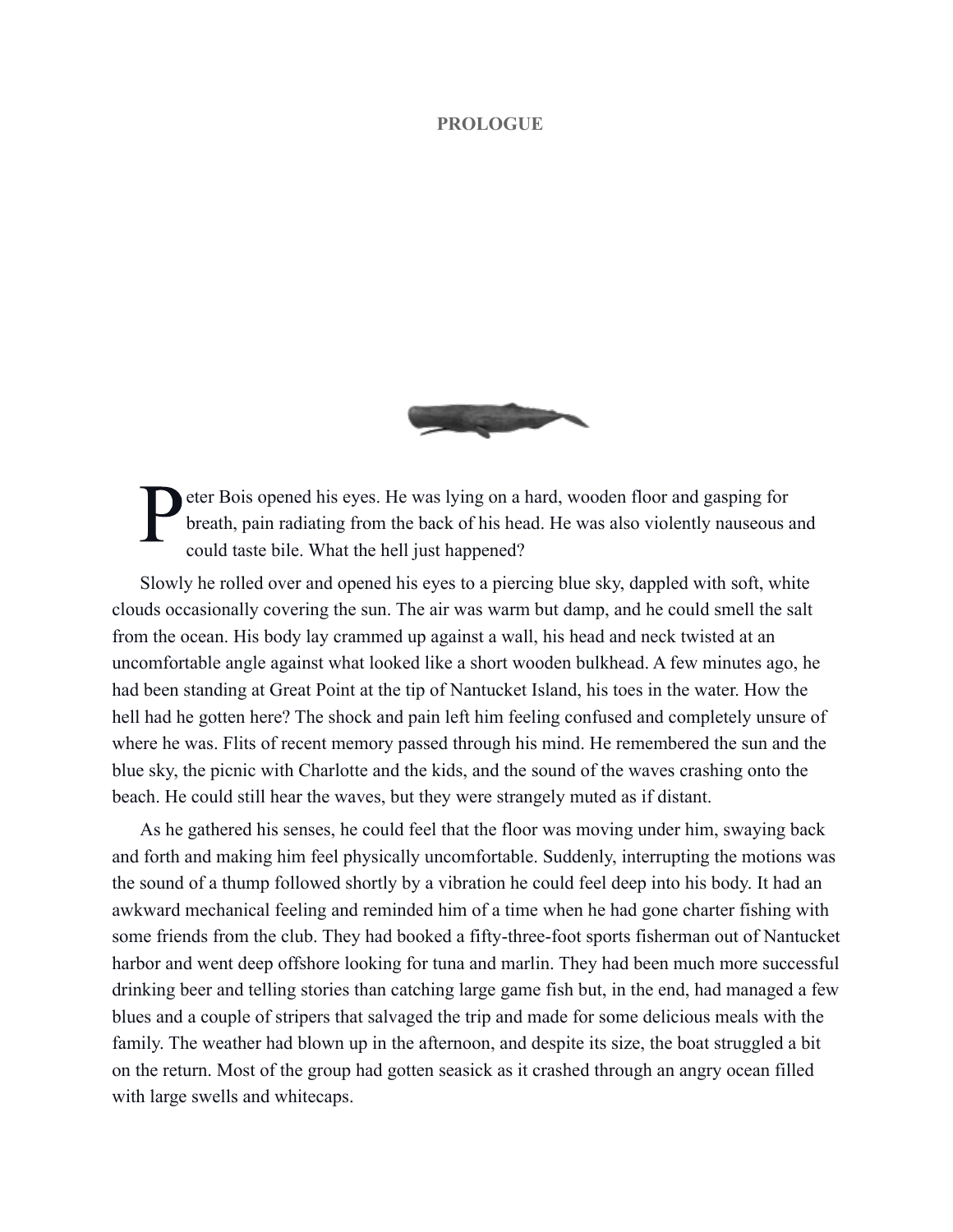The motion under him felt similar, but clearly, he was not on a sportfishing boat. Peter's confusion with his situation grew more intense, and for the first time in a long time, he felt the uncomfortable stab of fear.

Gradually he worked up the strength to raise his head and look out over the wall. Waves stretched out as far as he could see. The water was a dull gray-green with gentle swells, the shadows of the clouds reflected on the surface. He could see gulls flocking in the distance and just barely make out their calls. He twisted his head around, looked up, and was shocked to see a large wooden mast with acres of white canvas all connected by a spider-web of ropes. Squinting, he could just make out two men at the very top of the mast standing inside what looked like metal hula hoops and looking out across the sea.

As his mind was wrestling with this new reality, he felt a fresh breeze on his cheek, followed by an unholy stench. The warm, moist air had been replaced by a putrid, foul-smelling smoke that brought back his nausea. He rolled over and wretched out that morning's breakfast, a breakfast that now seemed so long ago.

The sound of men started to filter in through the calls of gulls, and he could hear them shouting loudly from one to another. It was English but with an unusual dialect and many words unfamiliar to him. He also heard what he thought were other languages; Portuguese for sure and maybe Spanish. There was an urgency to their voices but with the disciplined air of men working together. They did not share the panic he was feeling.

The kick to his gut was shocking and intensely painful.

"The hell are you doing laying there green hand? Are you going to take a nap, or are you going to get back to work?"

Peter looked up as a tall, bearded man towered over him. His bulky figure blocked the sun, and his brown eyes glowered down on him. He was wearing a dark woolen coat, white shirt and had black knee-high leather boots. Oddly, Peter's first thought when seeing those boots was of Charlotte and how she looked when he had taken her out to dinner for their fifteenth anniversary. It had been a chilly evening for early October, and she had purchased the black leather boots, especially for the occasion.

The captain's boot drew back and struck him again - this time in the hip. Peter cried out in pain.

"For God's sake, man, it was only a slight thump from a pulley. You act as if you'd been harpooned like a whale. Get up and get back to work or I'll have you flogged! You know I'm not one to spare the cat-o'-nine-tails."

Peter struggled to his feet and looked about him. *What the fuck?*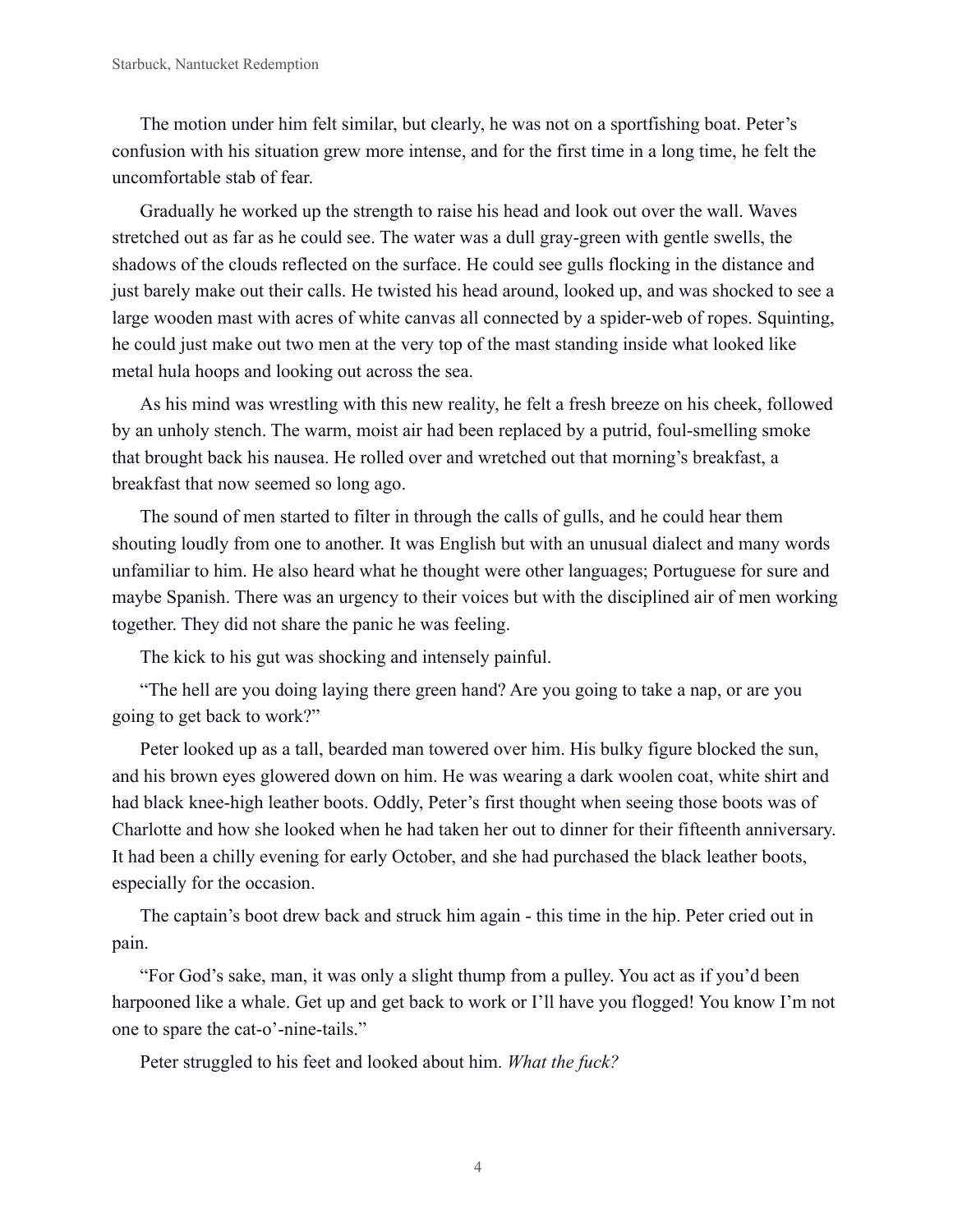# **CHAPTER ONE**



The white Gulfstream G5 jet crossed the south shore and touched down at Nantucket<br>Memorial Airport just after 4:00 p.m. The pilot deployed the spoilers and reversed the<br>engine thrust, quickly slowing the plane and allowing Memorial Airport just after 4:00 p.m. The pilot deployed the spoilers and reversed the engine thrust, quickly slowing the plane and allowing it to make the left onto the HS 2 taxiway. After making the turn, she proceeded over to the apron space reserved for general aviation and deftly rotated the plane following the ground crews' visual instructions. They chocked the tires as the turbines wound down.

Being a Friday afternoon in the heart of the summer season, it was easy to understand how this rather small airport could be the second busiest in Massachusetts, trailing only Logan in Boston. The sleek G5 was cheek to jowl with dozens of other business jets, turboprops and private planes. It looked like half the wealth of the free world had descended on this irregularshaped speck of sand thirty miles off the mainland.

The stairs descended, and Peter Bois appeared in the opening, his six-foot frame filling the doorway. He had put some weight on over the past few years, and as he said to himself nearly every morning, he needed to start exercising and drop a few pounds. He paused briefly, his light brown hair blowing in the wind, taking in the beautiful blue sky and inhaling a deep breath of the fresh, salt-tinged ocean air. Bois looked and played the role of a Nantucket summer resident perfectly. Just forty-four, he had made a fortune with his plastics company and was now one of the wealthiest men on the island, a pretty significant accomplishment when you consider the competition. And he looked the part as well with his youthful appearance and boyish good looks, features that attracted stares from most of the women who saw him. Those stares occasionally returned by his penetrating blue eyes.

This was usually his favorite moment of the weekend - a week's work behind him and a full two days of relaxation ahead. But not today. The day's events weighed heavily on him, and there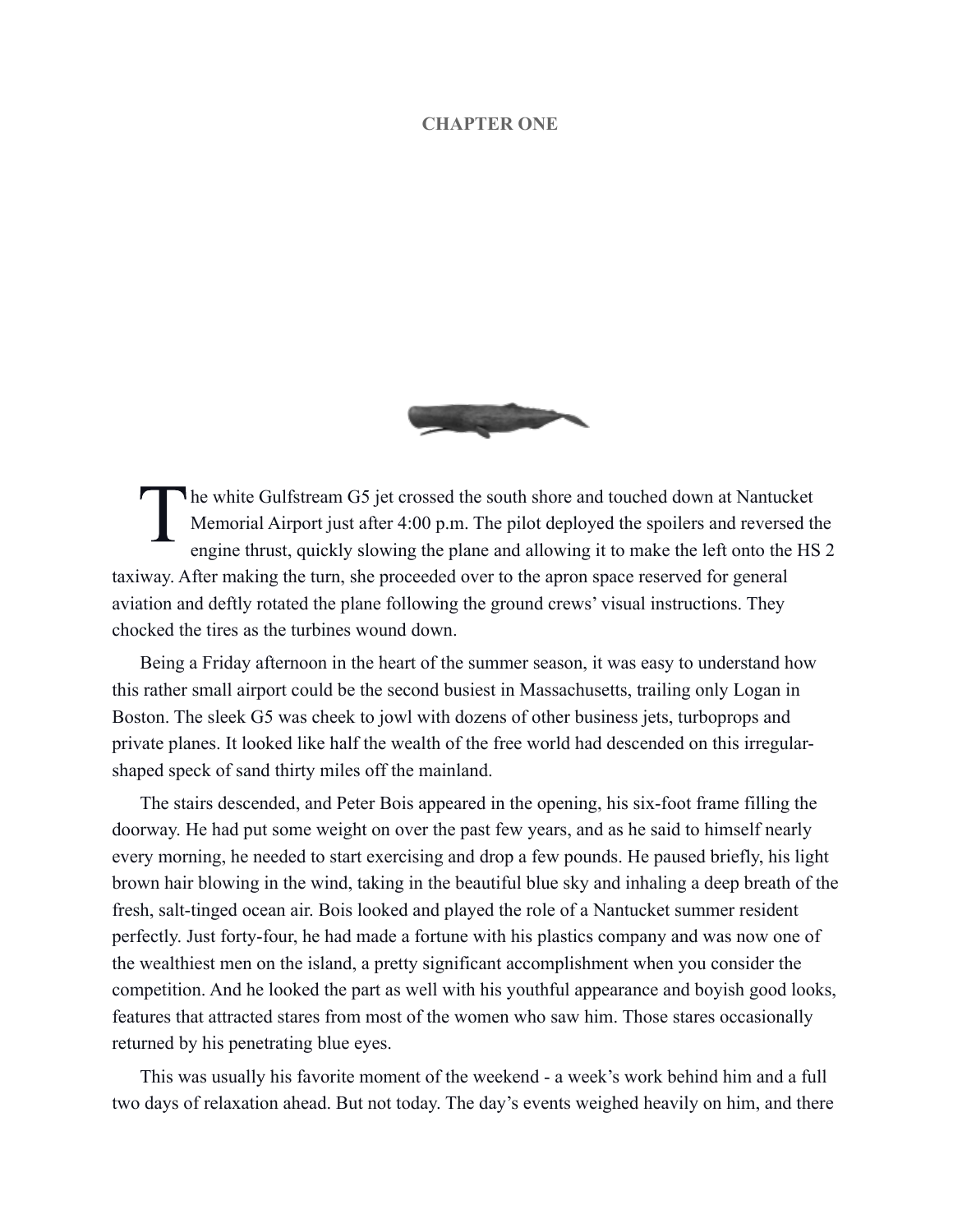was an uncomfortable feeling in his gut that he was struggling to understand. Usually, he'd have been able to unwind fully during the short flight but found himself tense, almost anxious about the upcoming weekend, and how things were going to be with Charlotte. He fought the urge to turn around and get back on the plane. Instead, he stepped quickly down the stairs and walked through the general aviation terminal and out into the arrival area.

Charlotte was waiting at the curb in their black Range Rover. Peter hopped in the passenger side and gave her a quick peck on the cheek. She looked fabulous as always, and despite the tension in their relationship, she still never failed to take his breath away. Her dark brown hair was cut short, and her dazzling blue eyes were just visible through new sunglasses.

She pulled out of the parking space and drove towards the airport exit. She looked over at Peter and smiled. "We certainly missed you this week, and it's so good to finally have you here. How was your flight?"

"It was fine. And quick. Wheels-up to touchdown was just over thirty minutes. It was a short flight but long enough for the new flight attendant to screw-up my cocktail. Not only is she unattractive but incompetent behind the bar as well," Peter said and paused for a minute. "I think I'll have her fired."

"Fired for being unattractive?" Charlotte asked with a tinge of anger. Although she had no evidence Peter had ever cheated on her, she did see his eyes wander when there was an attractive woman nearby. And as a woman, she boiled at the thought that this young lady could be fired based on looks alone.

Peter ignored her comment. "I mean, how difficult is it to make a Manhattan? Take some good whiskey, add the bitters and sweet vermouth, and stir." He glanced out the window as the scrub oak, and pitch pine barrens rolled past. They came to the end of Nobadeer Farm Road and took a right on Milestone Road. For nearly three hundred years, this seven-mile stretch connected the bustling town of Nantucket with the quiet village of Siasconset or Sconset for those in the know. Summer was in high gear, and traffic down this narrow two-lane confirmed it. Hordes of mopeds, most with two people aboard, buzzed along at thirty miles per hour managing to do little more than back up faster traffic. Cars waited patiently for a clearing in the oncoming lane to pass them. Unfortunately, traffic the other way was just as busy dealing with their own menace of the powered bicycles, so opportunities were few and far between to dispatch the pests. Peter clenched his jaw and grudgingly accepted that it would be thirty or less all the way to Sconset.

"I wish they would ban those damn things," he said.

"What things?" asked Charlotte, glancing over at him.

"Those fuckin' mopeds. Dealing with them is a pain in the ass. All they do is slow things down for everyone," replied Peter.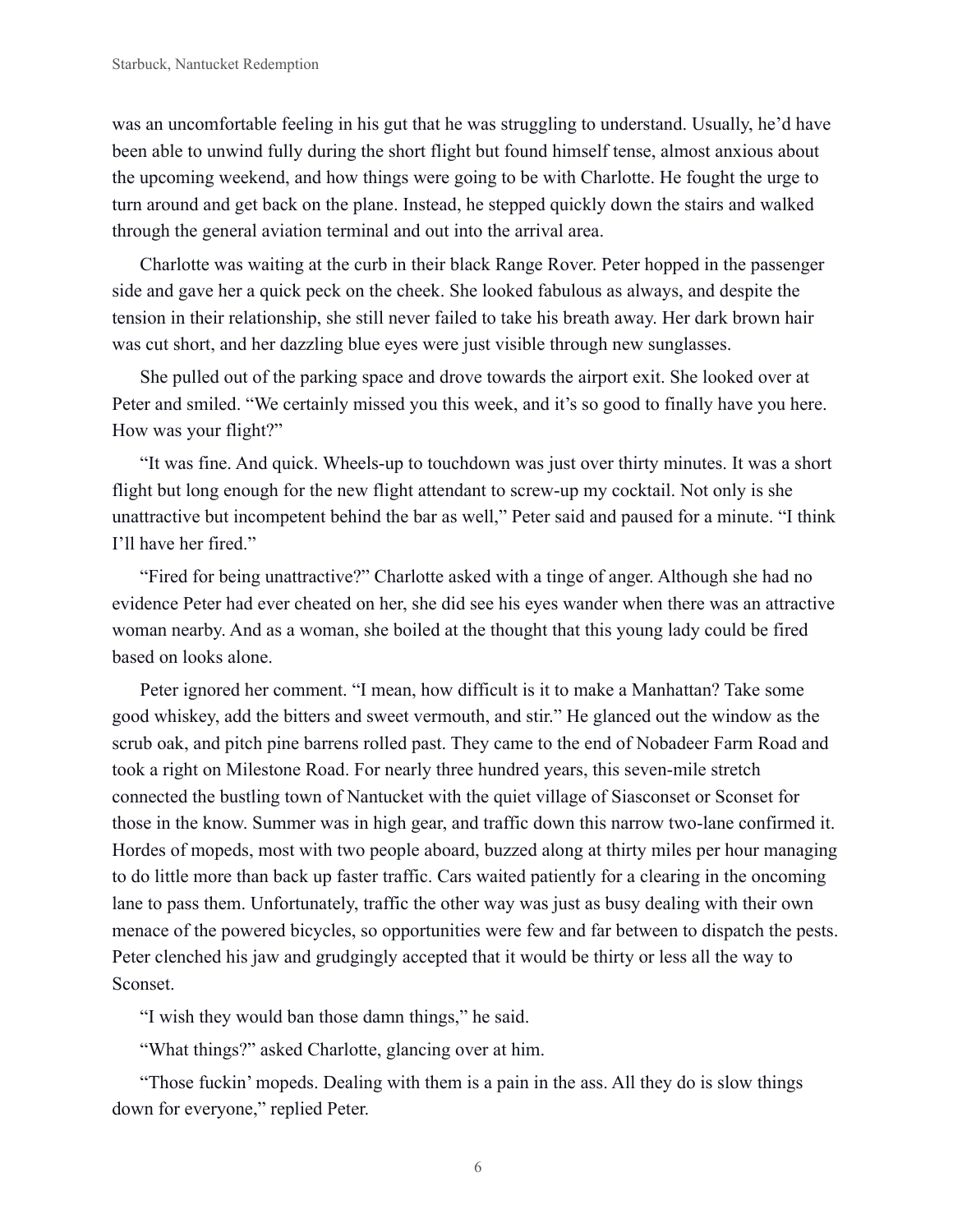Charlotte rolled her eyes, it was not the first time she had heard this argument from her intolerant husband. "But honey, for a lot of people, it's the only affordable way to get around the island. Rental cars are brutally expensive, and the taxis and Ubers in summer are so busy that it can often mean hours before one becomes available."

"Then maybe those tourist assholes shouldn't come here at all if they can't afford it. Go somewhere cheaper, like the Cape. Or maybe just stay home and leave the island to those who have the money to enjoy it properly," said Peter.

Not wanting to hear another of her husband's rants on the current state of tourists on the island, Charlotte quickly changed the topic. "So how did she screw it up?" she asked.

"Who screwed up what?" asked Peter tersely, rolling his eyes.

"Your flight attendant. If I may quote you, you said," Charlotte dropped her voice down a bit and said in a mildly mocking manner, "Our new flight attendant really screwed-up my cocktail. Not only is she ugly and not sexy at all but incompetent as well. I'm going to have her fired."

Peter turned from the window, his eyes sparking anger at being mocked by his wife. "I didn't say I was going to fire her, and I didn't say she was ugly. Only unattractive and apparently incompetent behind the bar. I asked for a Manhattan, and the bitch made me an Old Fashioned. And she used the wrong whiskey. You know I prefer Makers', but she just pulled the well crap we got for the golf outing with the guys last month," Peter snapped.

"So she used the wrong whiskey and added sugar when she shouldn't have. Do you think perhaps she could have been a little nervous? After all, it was her first week on the job and the first trip with you. Don't you think it would be the right thing to do to give her another chance?" asked Charlotte.

"I suppose you're right. Let's see how she does on the return trip Monday morning. We'll see if she can get coffee and cream right," Peter said caustically.

He turned and looked out the window watching as the scrub oak and pine gave way to open moors with its low growing vegetation of bushes and grasses. Across the moor, he could just make out the cranberry bogs and in the distance Sankaty Head Lighthouse. He lowered the window and breathed in the scents of the moor - an aroma that always takes him back to being a child when he'd ride his Raleigh ten-speed along the Milestone bike path that paralleled the road. Back to a time when things were simpler, happier, and more carefree. Back to when he wasn't worried about quarterly results, the stock price, or what new contracts his company was landing this year that would continue to drive revenue growth in the high single digits.

Although he had been coming here since he was an infant, his first memory of the island wasn't until he was nearly five. He had been playing in the little park next to the Sconset Market, imagining the tree was his ship, and he was the captain, sailing the high seas in search of whales.

7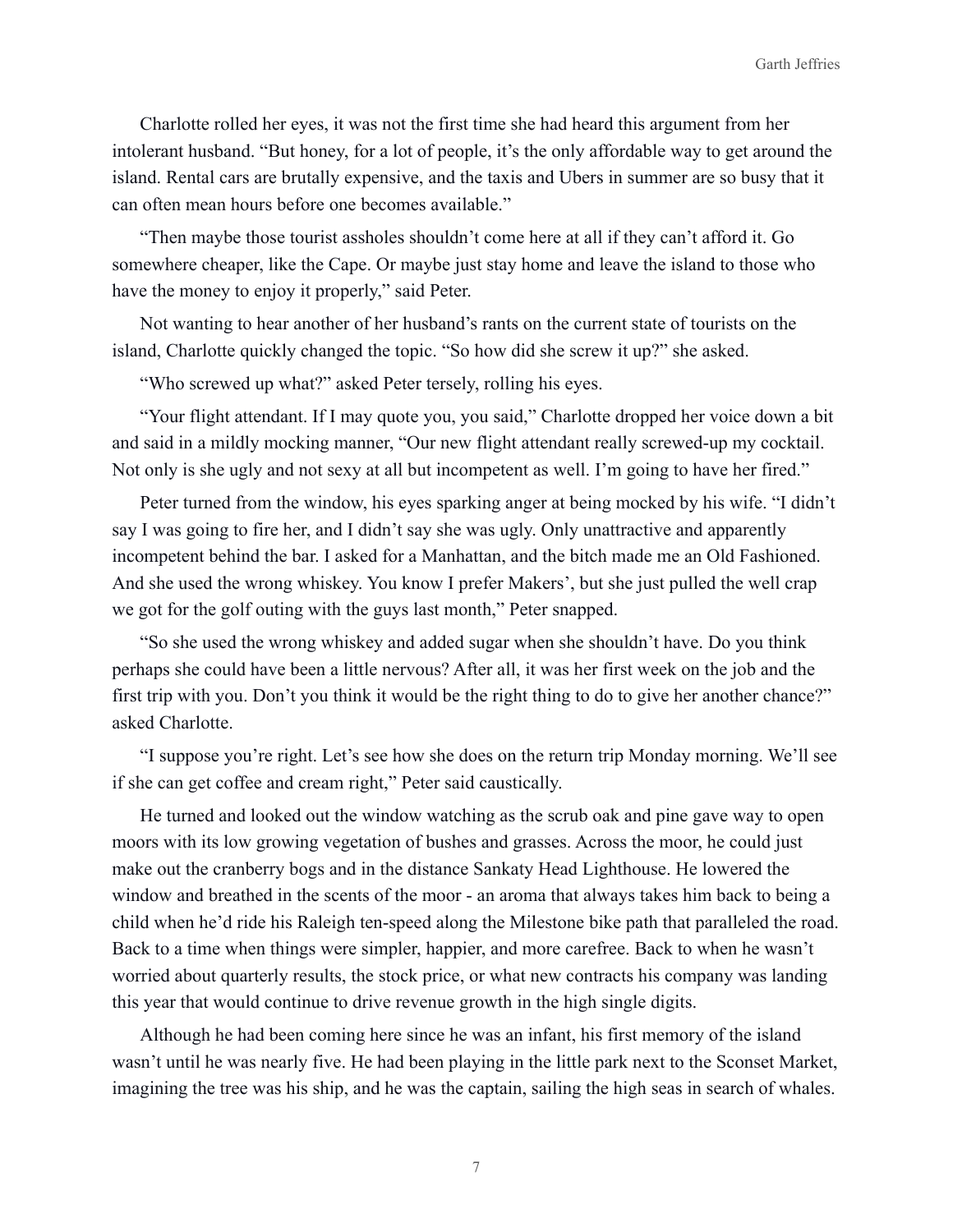Descending the tree to head home, Peter had stepped on an old rusty nail. His screams were followed by a trip to the ER at Nantucket Cottage Hospital. They dressed his wound, gave him a shot - which he remembered being as almost bad as stepping on the nail - and sent him home with his foot bandaged and instructions to forego his captain career for a few weeks.

"Peter?" Charlotte asked.

"Oh, sorry. I was thinking about when I stepped on the nail when I was a kid. Remember that story?" said Peter.

"Of course, especially since you remind us of that at least once a season...if not two," Charlotte said, teasingly.

Peter replied with a chill, "I'm sorry if you have to hear it every year. It's just that it stands out so vividly in my mind and certainly a defining moment of my childhood." He paused briefly. "Seeing that nail poking out of my skin scared the crap out of me. Not to mention it hurt like a sonofabitch and made me scream like a baby. It was the first time I ever remember being scared, afraid of what might happen to me."

Charlotte looked at her husband of nearly twenty years. The take-control CEO, master of the universe, and the father of her two children looked like a hurt little boy about to cry. She sensed there was more to this than just recalling a bad experience from his childhood. "Is something wrong?" she asked.

Peter looked back out across the moors. "The offices were picketed again today," he said.

Charlotte took her eyes off the road and glanced at Peter. "What do you mean picketed...again?" she asked. "When have your offices ever been picketed?"

Peter shifted uncomfortably in his seat. "I haven't told you, but for the past few months, an environmental group, Clean Seas Forever, has been picketing our offices. They have spent the last few Friday mornings in our lobby, disrupting our business and claiming that the plastics we produce are killing the oceans and the wildlife in it."

Charlotte wasn't sure which made her angrier, that this organization was targeting her husband's company or that he hadn't bothered to tell her it had been happening in the first place. She looked at Peter, "Who are these Clean Oceans people?"

"Clean Seas Forever," he corrected her. "They are a very well funded group and claim to have research linking our products to the deaths of hundreds of thousands of whales, dolphins, and other marine life. They believe that these animals ingest our products, thinking it's food, and it fucks up their insides, and they die. Personally, it's all a bunch of hysterical bullshit and just gives these people a cause, another reason to protest."

"Is there any truth to their claims?" she asked. "About killing marine life?"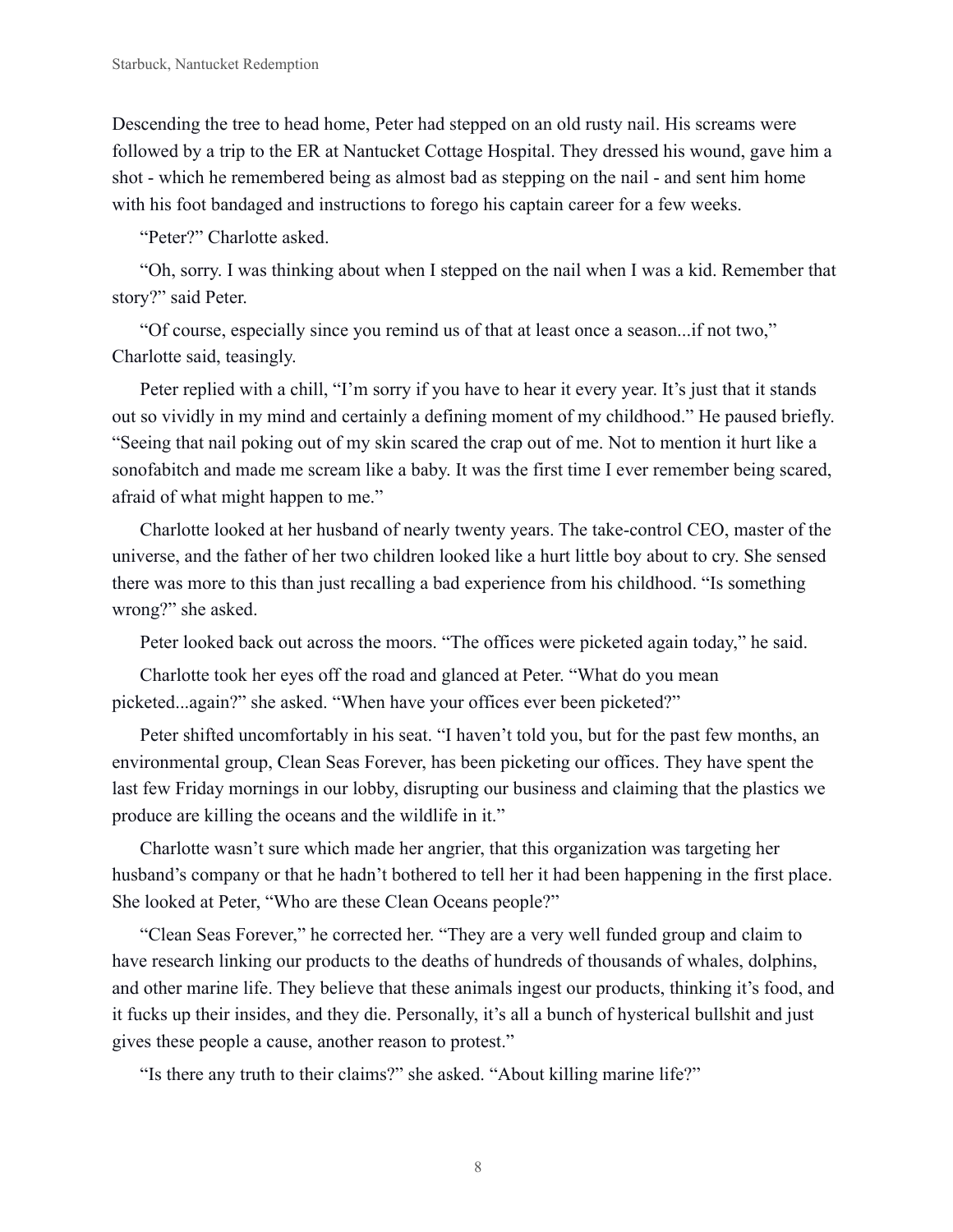"Absolutely not! Yes, our products can last for many years in water, but in no way will they be mistaken for food. They are clearly exaggerating the situation and using it to siphon donations from sympathetic housewives who don't know any better. And they need the money - and the cause - because I don't think any of these fruitcakes could get a job in the real world."

Charlotte looked at him, "Well, that might be, but these 'fruitcakes' could potentially harm your business. What if they started picketing some of your biggest customers?" she asked. "Do you think they might succumb to that kind of pressure? I'd think that could potentially be bad PR for them."

"I don't think you understand my business," said Peter condescendingly. "My customers and their customers need our products. We produce value-added plastics that people use thousands of times a day. It makes their lives easier and more enjoyable. They need us. They depend on us," he finished.

"But what if more of them start answering 'paper'?" said Charlotte.

"What the fuck are you babbling about?" asked Peter, looking at his wife like he would dogshit on his shoe.

She stared back at him, her blue eyes blazing with anger, "I'm the one who shops for this family, Peter. And when I go to the store, they ask me every single time I check out - paper or plastic?"

"Don't bait me."

"Bait you?"

"Yes. You know that we don't produce those types of plastics. Those are commodity items made overseas in crappy factors using low-quality plastics and cheap labor. Our products are made of the highest quality resins and used by several premium brands in the food and beverage industry. Yes, they might end up in the ocean, but it's guilt by association with this bunch of wackos."

"I understand that. After all, I've been there with you since you bought that company," Charlotte scathingly reminded her husband. "But it's that guilt by association that worries me. If more and more people respond with paper as their answer, then their perceptions and preferences are changing."

"Meaning?" asked Peter, already tired of the argument.

"Meaning that they might start cutting plastics out of their lives where they can. Maybe these people will realize that they can probably still live a happy life without your products?" she finished.

Peter looked at her, unsure of how to respond.

9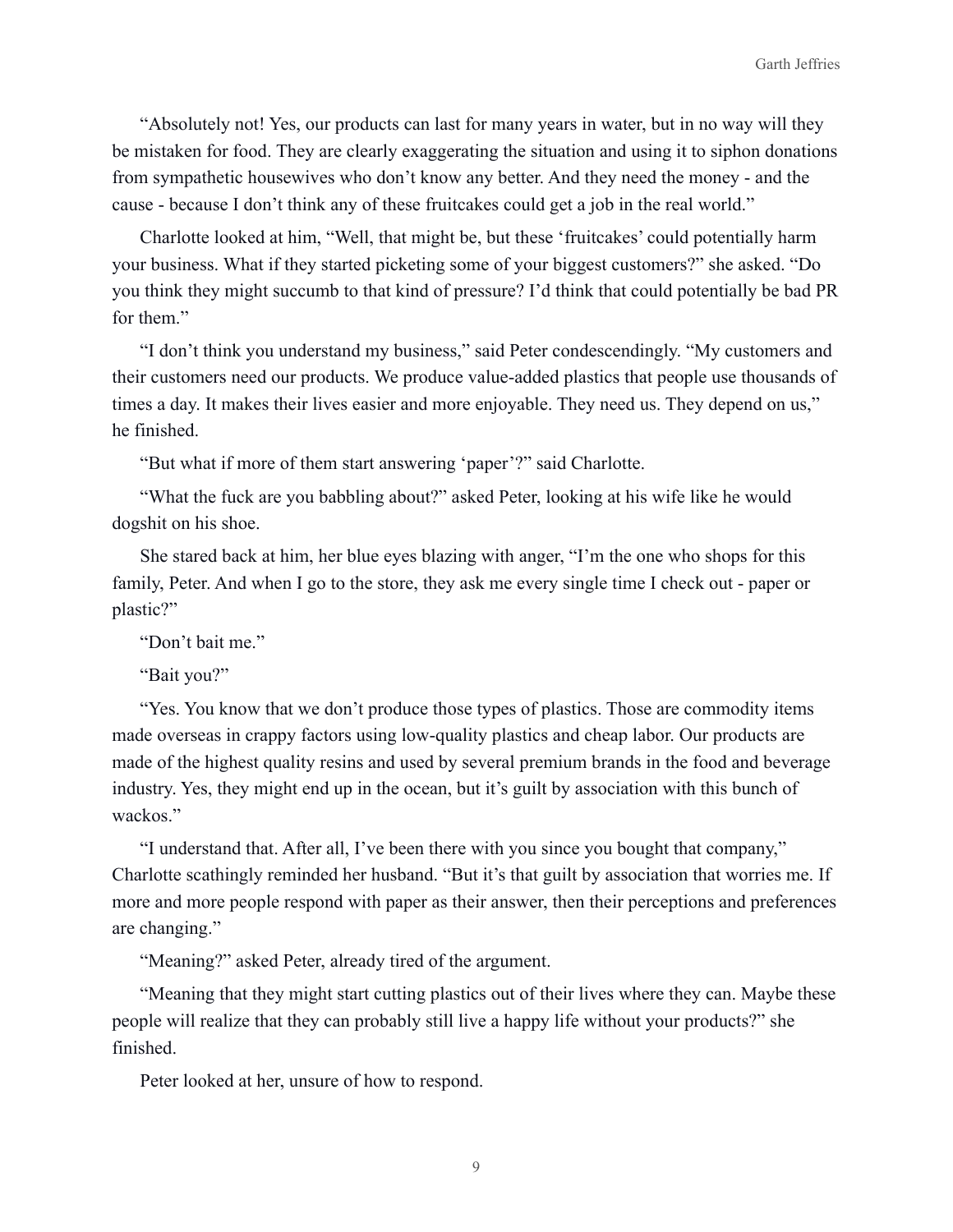"I think what I'm trying to say is that you should consider transitioning out of plastics."

"What the fuck?" said Peter, nearly apoplectic. "Plastic products make up almost our entire sales portfolio. They generate hundreds of millions per year in revenue. And if we don't make them, then one of our many competitors no doubt will," he snarled. "Is it my fault that people don't recycle or dispose of their trash properly? And how the fuck can I keep a whale from eating a piece of plastic floating on the surface of the ocean?" Peter was bristling now, the recollection of the morning's activities helping to fuel his displeasure.

"I'm just trying to help," Charlotte said shakily. "Anyway, I thought your guys in R&D had developed a new type of plastic using natural materials that would degrade quickly in water."

Peter snorted, "Those 'guys' are very highly paid chemical engineers, and yes, they have developed some resins made from natural materials. In our preliminary studies, they appear to disintegrate fairly quickly when exposed to water, especially saltwater. But we abandoned that work last year."

Taken aback, Charlotte said, "Abandoned? It sounds like it might be a perfect solution to this problem!"

"We had to abandon it because they were proving to be too damn expensive to make. Even looking past the very high capital needed to rework the production equipment, converting our entire product line would cost us over fifteen percentage points of margin. Do you know what that means in terms of dollars?" Peter stared at her intently.

"I don't," said Charlotte, "Especially since you won't share the financials with me."

Peter ignored the dig. "Over one hundred million. Per year! Do you know what that would do to our stock price?" Peter waved his arms to make the point. "Our stock price would tank and with that a lot of my net worth." He slumped back into his seat. "I think you like the way we live. Plastics have taken care of us financially, and I seriously doubt you would want to give it all up to clean the oceans," he said mockingly.

"But what about the wildlife some of your plastics are hurting? Like the whales?" Charlotte asked.

"Fuck the whales. I have margins to maintain and profits to deliver," Peter replied with an icy tone.

They drove the remaining few miles to their house in silence.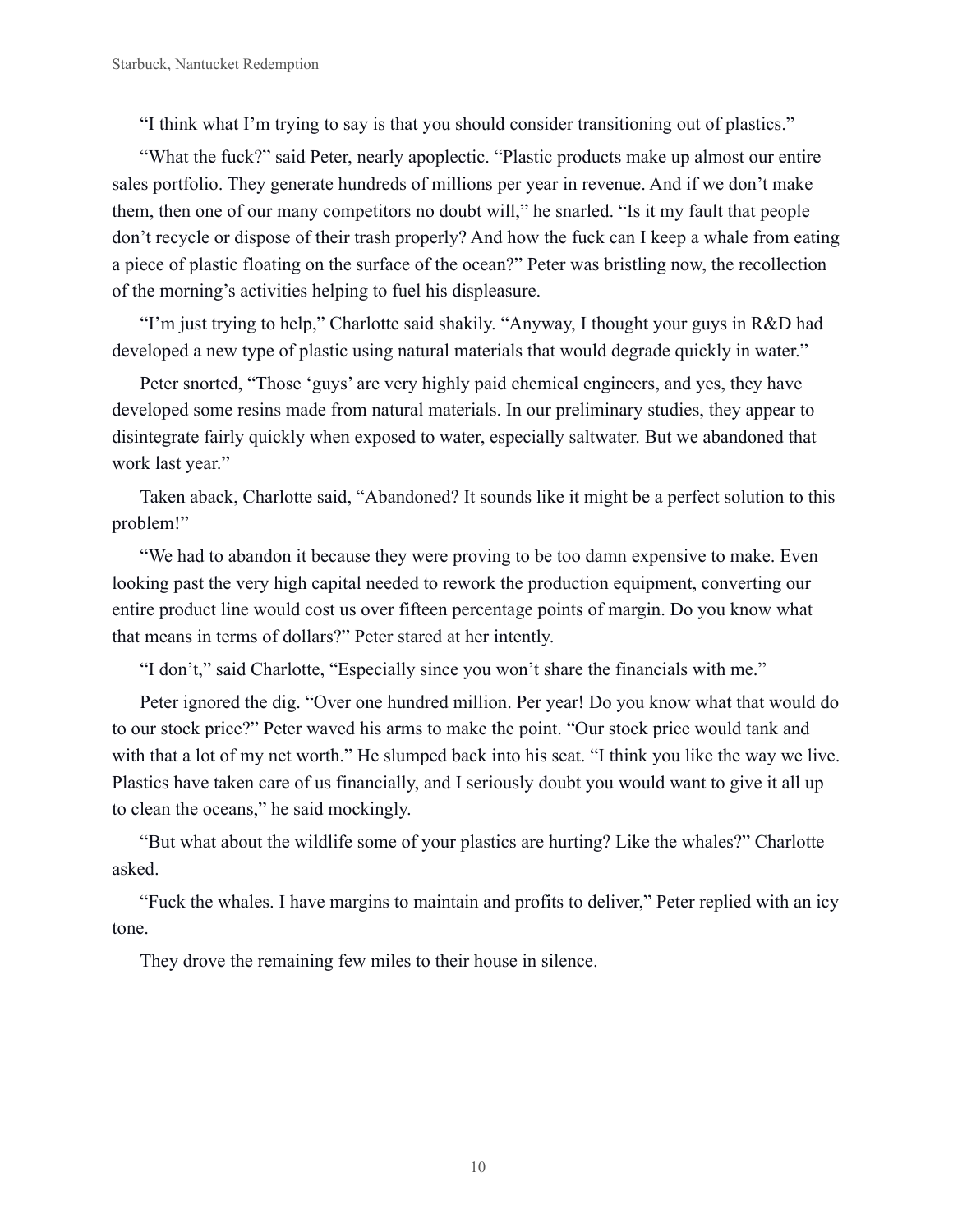# **CHAPTER TWO**



Inarlotte pulled into their driveway, shell-covered and lined on each side with neatly manicured hedges. The hedges were a landscaping staple in Sconset, and nearly every house was fenced by these privet bushes, perfectly groomed, arrow-straight and flattopped. More creative types pruned them into shapes like a whale, a basket, or a simple arch over an arbor, but regardless of the form, the privets defined the little village.

Growing down the center of their driveway was a thin strip of grass whose survival depended on being out of reach of the tires, and Peter hated it. It had always made him feel a little sloppy, that he wasn't keeping the grounds manicured to the level he preferred and expected. But Charlotte loved it for its charm and the way it helped to soften the approach to the house. She had convinced Peter to keep it that way.

The driveway was reasonably long and allowed them a great deal of privacy, even in this small village. Many summer residents who lived in Siasconset were familiar with the entrance, often using it as a backdrop for family pictures. They were completely unaware of the beautiful home that resided at its end.

The house was named Fernweh, German for 'longing for unseen places,' and Peter had known it all his life. More of a small compound than a house, it had been built in the 1820s by Charles Litchfield, a very successful whaling captain who preferred the quieter life on the eastern shore of the island versus the hustle and bustle of town. Initially sitting on over ten acres of land, over time, much of that land had been sold off as it passed through the generations of the Litchfield family. It was a rather large house and expensive to maintain, so when the Nantucket economy struggled as the whaling industry declined, descendants were forced to sell the land to keep the house afloat financially. In the end, it became too much for them, and Peter's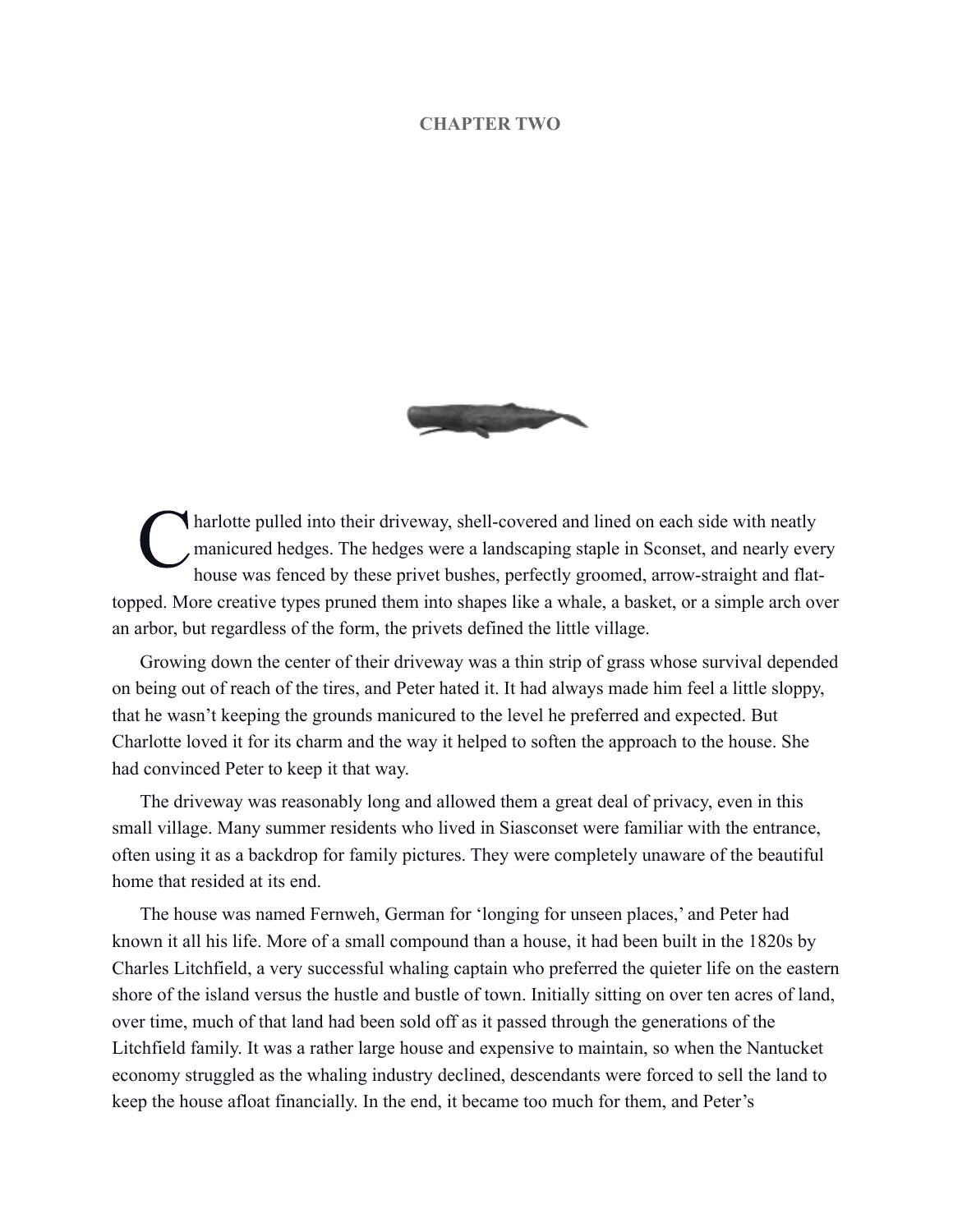grandfather purchased the home and the remaining three acres in the 1950s after it had sat abandoned for nearly two decades.

Bringing the house back to its original glory had been an expensive proposition, but one Peter's grandfather had relished. Having made his money in manufacturing during World War II, he took to the task of restoring Fernweh with teams of carpenters, painters and other tradesmen. They were on-site for nearly three years attending to every detail of the house. The work also addressed the carriage barn, converting it into a large garage with a comfortable guest suite on the second floor, and building a small but charming guest cottage. The only structure that was not included in the restoration was the outhouse as modern plumbing and sewage had been installed. Unlike most of the houses in the village, Fernweh was sided in white painted clapboards versus the traditional shake shingle, a common trend in the 19th century as a way of demonstrating one's financial success and position.

Peter inherited Fernweh at the age of twenty when his parents had been killed in a plane crash. They had been traveling home from a ski trip in Vermont when their small plane encountered a snow squall crossing the Massachusetts border, disorienting the pilot who failed to maintain altitude as he approached the Berkshires. The aircraft had impacted one of the higher peaks killing all aboard nearly instantly. An only child, Peter had heard about the accident from a family friend as he was preparing to head home for spring break. He had been very close to his parents, and the news was devastating, particularly after the loss of his best friend a couple of summers before. He toyed with the idea of withdrawing from school to manage their affairs, but in the end, though, he decided to honor his parent's memory and get his degree in business administration.

Over twenty years later, and now the third generation of his family to oversee Fernweh, Peter took the responsibility very seriously. This house was both his first love and his third child, and he used much of his considerable fortune in maintaining it to a very high standard. The environment on Nantucket was harsh, and in Sconset, it was particularly challenging. The air was frequently damp due to summer humidity and the frequent fog banks that rolled in off the Atlantic. Nor'easters and the occasional hurricane added their own damages to the mix with high winds and torrential rains. Constant upkeep was critical to ensure that nature didn't get a finger hold on the house and damage her through rot, decay, or sheer force. It was an endless battle that Peter was determined to win for when the time came to pass it along to his children, Spencer and Sophie.

Charlotte wheeled the Range Rover up to the front of the house, and Peter jumped out. He grabbed his backpack from the back seat and headed straight to his study. Charlotte sighed and watched Peter retreat into the house from the driver's seat. After a few minutes, she slowly got out of the car and made her way up the brick path that led from the driveway to the entry.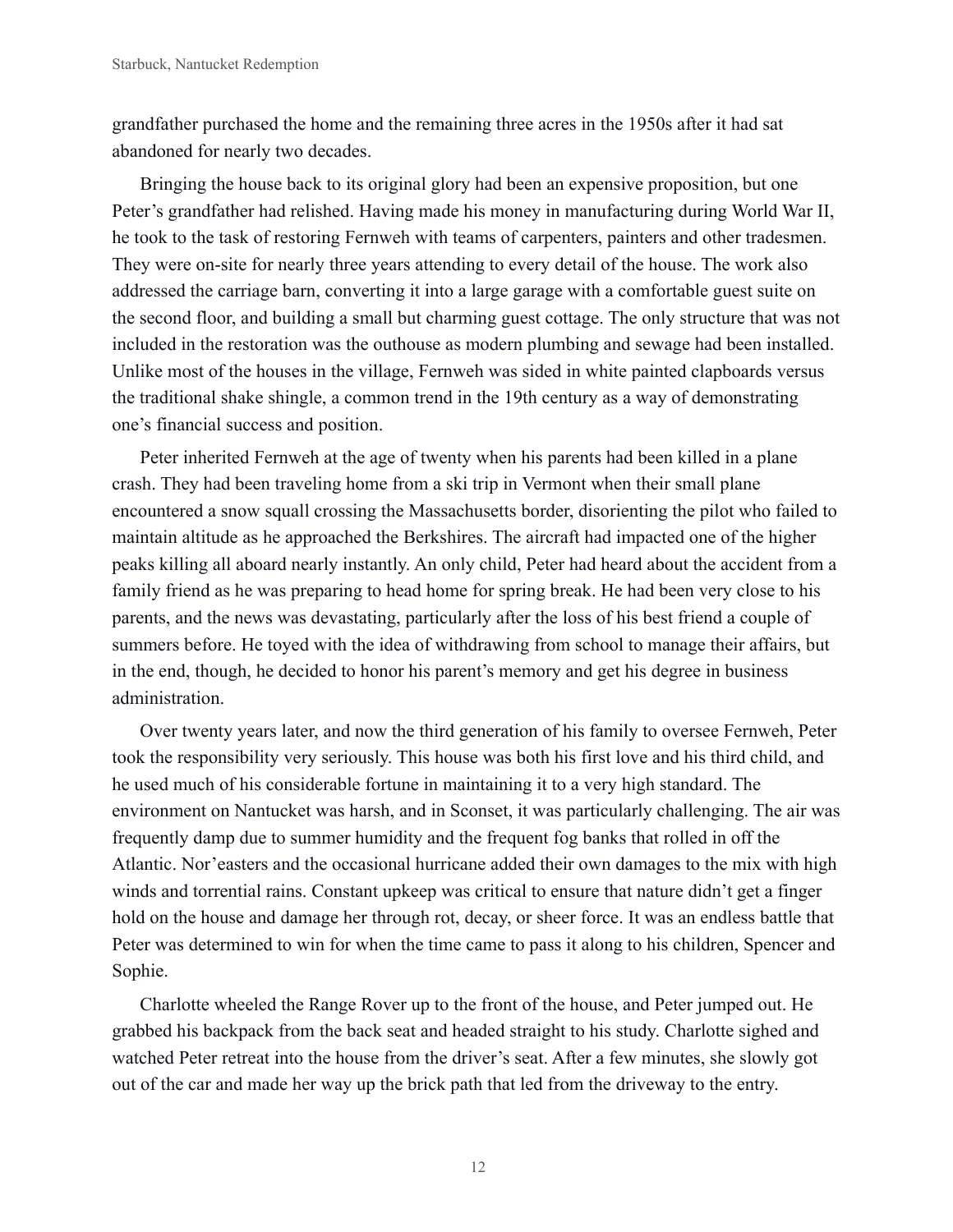The front door opened into a well-lit center hall with large rooms spread across either side of the house. A generous staircase led to four bedrooms upstairs. To the right was the living room and formal dining room. To the left were the family room and kitchen. Large double-hung windows covered the exterior walls bathing the house in beautiful natural light and offering gorgeous views to the lush lawn and the moors beyond. The decorations were simple and had been collected over time. There were original pieces from Peter's grandfather as well as antiques that Charlotte had found locally from trusted sources. The soft, light blue walls and glossy white wood trim created a bright and airy space that usually brought Charlotte joy. But not tonight. The short drive from the airport had left her with a heavy feeling.

Their summer nanny, Jess, had just finished feeding Sophie and Spencer their dinner and was rinsing the dishes in the sink and putting them in the dishwasher. The children had disappeared to the family room, eager to utilize their one hour of screen time.

"Did they give you much trouble?" asked Charlotte.

"No, they were great, as usual," replied the nanny. "Sophie still doesn't like fresh fish very much. I prepared some bluefish for her tonight, but she only picked around the edges. Spencer, of course, would have licked his plate if I had let him," said Jess, smiling. Charlotte stood next to the nanny with her arms crossed. "Well, bluefish can be pretty fishy. I know I didn't like it much when I was younger. Maybe next time we should try swordfish or grouper."

"Hmmm. She might like that," replied Jess. She placed the last of the dishes in the dishwasher. "Can I get you anything, Mrs. Bois?"

"Thanks, but I'm okay. I had a late lunch at the club, and I think I might just have some cheese or fruit in a little bit."

"Okay. Do you need me for anything more tonight? I was going to head into town and meet up with some friends if that's okay."

"Of course that's okay. I can get them to bed. Please, go out, have some fun and see your friends. Just do me a favor and don't drink too much," she said with a smile.

"I won't, Mrs. Bois," said Jess sweetly, and she walked out of the kitchen, anxious to start her evening.

Charlotte watched her leave and then headed past the sink and through the kitchen to Peter's study. He was at the laptop as usual and utterly oblivious to the beautiful sunset out his window. The moors were bathed in a golden hue, and the sky had streaks of purple, pink, and red. It was stunning.

"Did you want some dinner, Peter?" she asked.

Peter replied without looking up from his screen. "No, I'm good for now. I had a snack on the plane with my crappy drink." He continued tapping on the keyboard.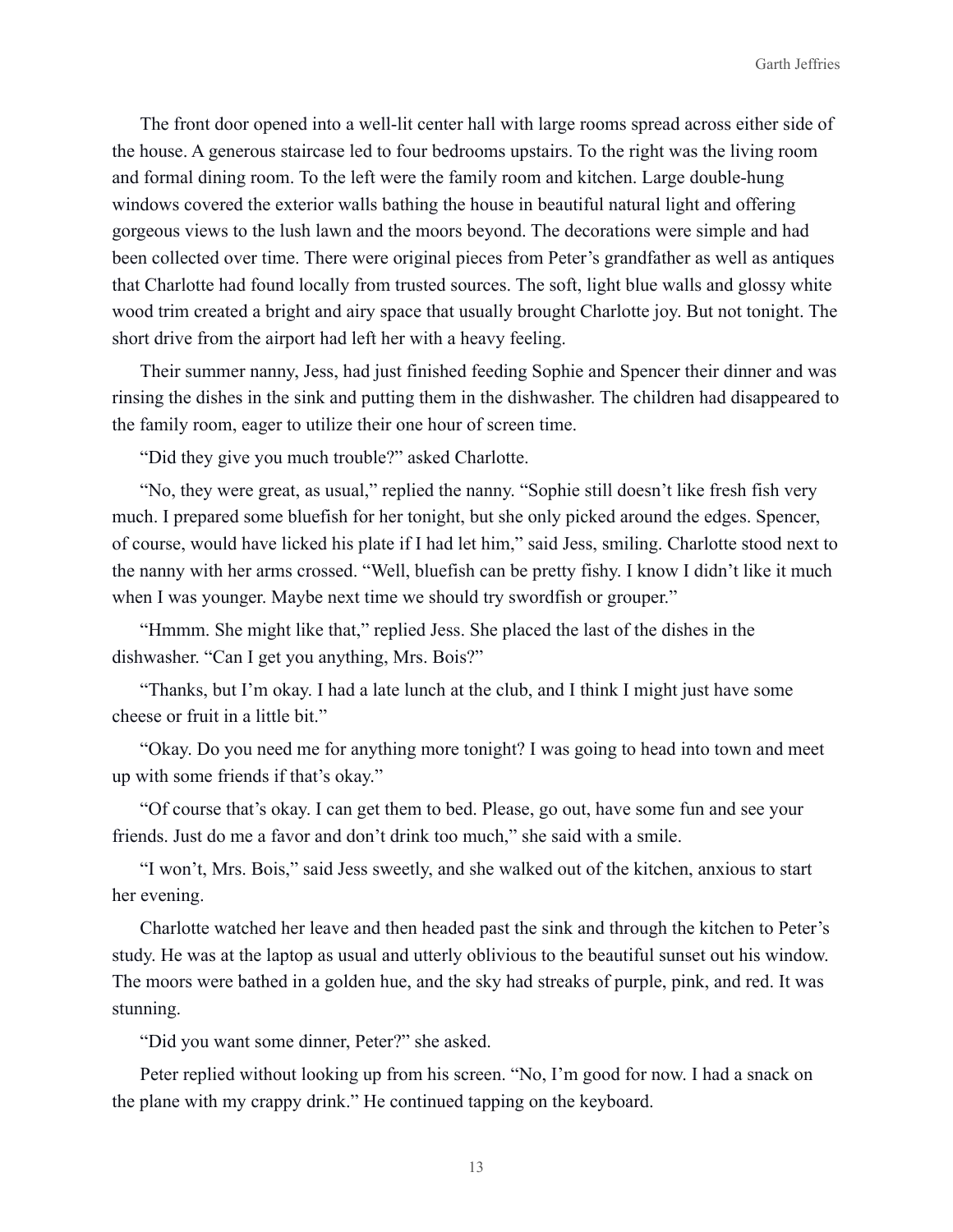"Can we talk?" asked Charlotte.

"Not now. I've got to get this pricing information out to the Asian team," Peter replied. "They are presenting this weekend to one of the biggest food producers in Singapore, and I really want to get that business." He briefly looked up at Charlotte. "Give me thirty minutes, and then maybe we can meet for a drink on the patio?"

"Sure, hon," said Charlotte reluctantly. She sighed and walked back to the family room to join the kids for some *Penguins of Madagascar*. The family room had a large overstuffed, and very comfortable leather couch that could probably seat eight in a pinch. They sat spread out on the couch with their eyes intently focused on the large flat-screen television hung over the whitewashed brick fireplace. It was Charlotte's favorite room in the house, especially in the fall, when she and Peter could curl up and watch some college football with a fire roaring in the hearth. Spencer and Sophie laughed out loud several times at the antics of the four penguins and were both very disappointed when the credits started to roll.

"Okay, you two, time for bed," said Charlotte. "Go upstairs, get your PJ's on, and brush your teeth. I'll be up in ten minutes for reading time." Sophie and Spencer reluctantly went up the stairs. Charlotte stood and took a minute to reorganize the numerous pillows and neatly fold the wool blanket that Sophie had wrapped around her as she watched television. She walked over to the window and looked out over the lawn. The sky was nearly black but held just the faintest light of purple close to the horizon. Off to the west, she could clearly see Venus and several stars and closer to home, a handful of rabbits eating the grass over by the carriage house.

True to her promise, Charlotte was upstairs with two minutes to spare. She, Spencer, and Sophie spread out on her large bed in the master suite. Spencer clutched one of his favorite stuffed animals, a little dog named Floppy, and snuggled in on Charlotte's left while Sophie curled up on her right. Reading at bedtime had been part of their nighttime ritual since they were barely out of the womb and her favorite time of the day. Tonight they were continuing with a treasured classic from her childhood, *The Wind in the Willows*. She read for nearly thirty minutes before she reluctantly put the book down. She could have gone on for hours, the escape into the lives of Mole, Toad, and the others a welcome distraction. Charlotte paused at the end of a chapter and noticed that Spencer had fallen asleep. Glancing at her daughter, she saw that Sophie was struggling to keep her eyes open. "Okay guys, bedtime."

Sophie reluctantly scooted off the big bed and made her way through the door and down the hall to her room. Charlotte nudged Spencer awake, helped him off the bed, and then led him down to his room. He climbed in his bed, hugged Floppy to his chest, and closed his eyes. Charlotte brought the blanket up and tucked him in. "Good night, love," she said. "Sweet dreams."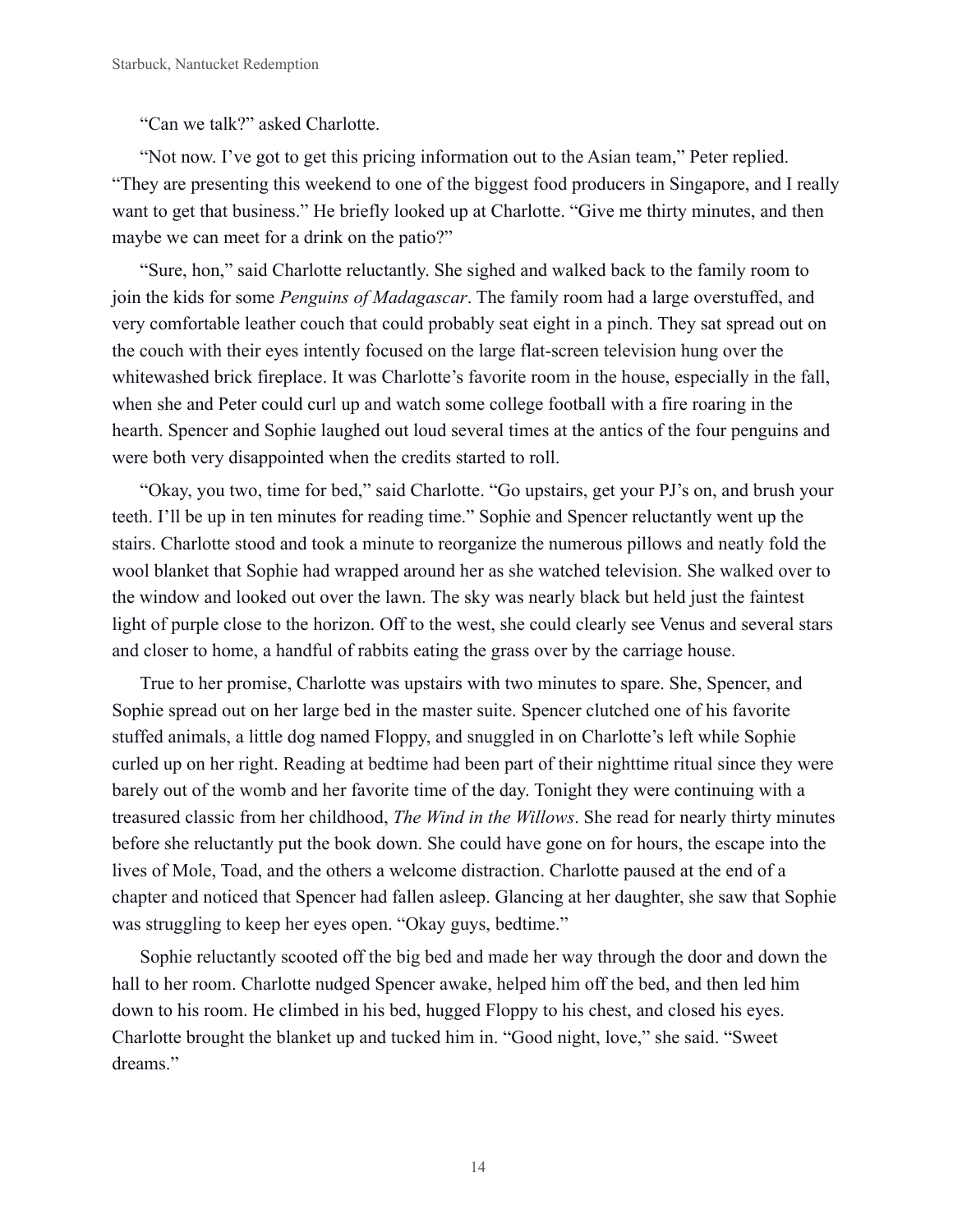She stood and made her way quietly out the door and down the hall. Sophie had already crawled under the sheets and was fluffing her pillow when Charlotte came in and sat on the edge of her bed. Sophie looked up at Charlotte, her greenish eyes fighting against sleep. "Why doesn't dad ever want to join us when we watch TV or read?"

Charlotte felt a lump in the back of her throat. "Oh, honey. He's just so busy with work right now. I know he wants to, but there is a lot he needs to do for the company."

Sophie's face clenched. "I hate that company," she said with a grumble and rolled over. Charlotte paused and stared at the beautiful child below her. Peter was missing some of the best years of her life and worse, Sophie was noticing. She brushed Sophie's blond hair away from her cheek and leaned down to kiss her. "Just remember daddy loves you, honey," she whispered soothingly. "And so do I."

Charlotte stood and quietly exited the bedroom. She glided softly down the stairs, careful to miss the two creaky treads, and walked to the kitchen. She opened the refrigerator and pulled out a bottle of sauvignon blanc. She poured herself a glass, walked through the french doors to the patio, and settled in on the chaise. Laying back and looking up at the sky, she could clearly make out the Big Dipper to the north and Orion's Belt to the south. As her eyes adjusted, more stars and constellations came into view, disrupted briefly every fifteen seconds or so from the sweep of light from the Sankaty Head lighthouse. Muffled by the distance, Charlotte could just make out the faint roar of the waves breaking on Sconset beach.

Pulling out her phone, she checked the display and saw that it had been well over an hour since Peter's promise to join her for a drink. She raised up a bit and looked over her shoulder back toward his study. She could just make out a tuft of Peter's hair through the panes where he was still at his desk, hunched over the laptop. Her eyes returned to the sky, and she took another sip of her wine. The night air was getting chilly, and Charlotte could feel the fog rolling in. She reflected on Sophie's comment about the company and had to agree she was starting to hate it too. Yes, it provided for them financially, but it was also taking more and more of his time and focus away from the family. She could happily share him with his other loves of Nantucket and Fernweh. But sharing him with this company? In many ways, it was worse than him having a mistress. And she knew, deep in her heart, that she was going to need to make him see what his company, his precious Shimmo Plastics, was doing to their family.

She took a last sip of wine and accepting that Peter was not going to deliver on his assurance to join her, decided to call it a night. She got up from the chaise and walked into the kitchen, closing and locking the French doors behind her. Placing her wine glass in the sink, she looked across the kitchen into Peter's study. He was still at it, his face buried in the laptop's screen. She saw he must have grabbed a bite at some point as a dirty dish and a half-full glass of beer sat on the corner of his desk. Rather than cede to her nature to want to clean up his meal, she headed

15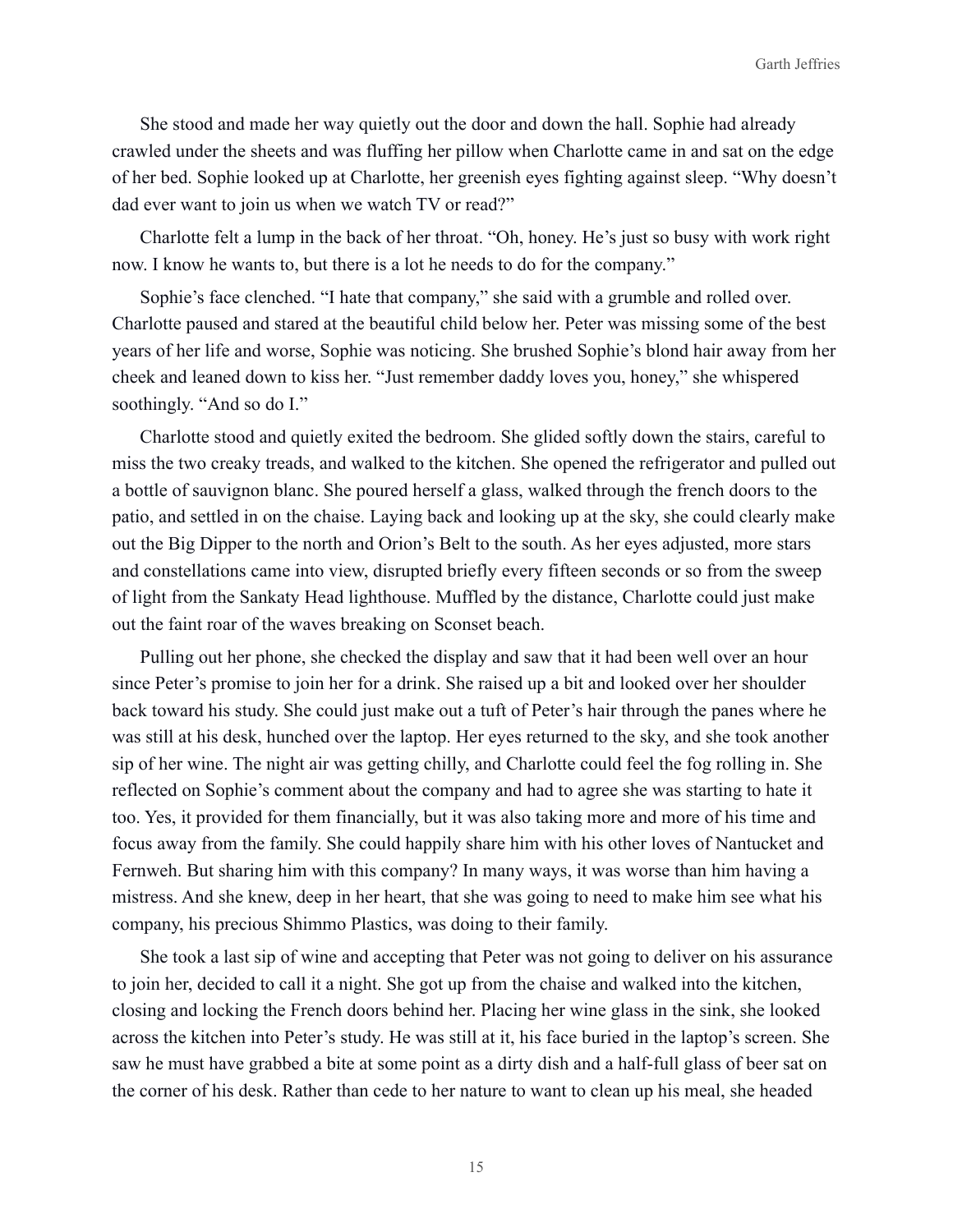back through the family room to the stairs, turning lights off as she went. Casting one last look through the house toward his study, she ascended the stairs and headed for the master bedroom.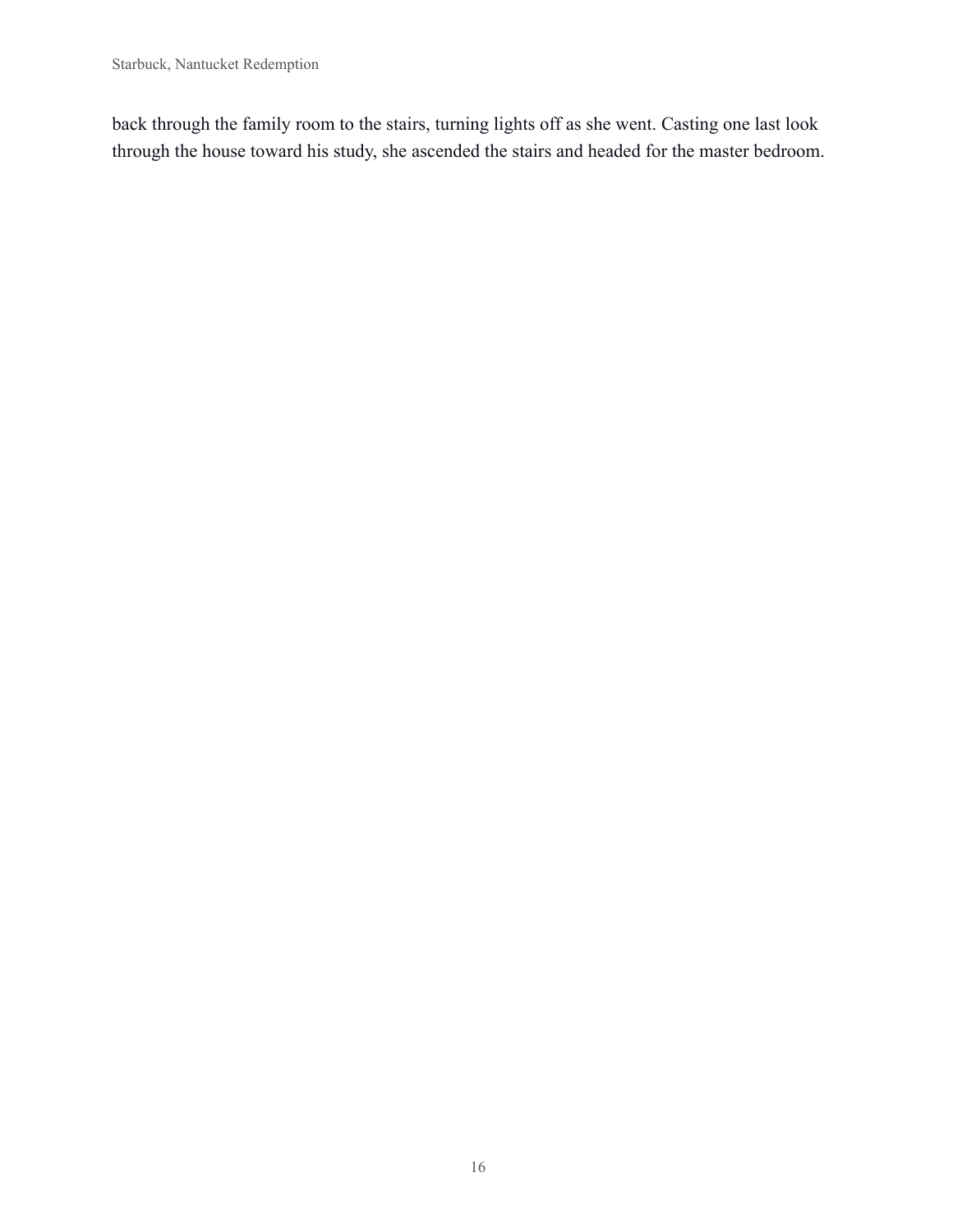### **CHAPTER THREE**



eter turned off the light in his office and went into the kitchen. With Charlotte and the kitches is also the kitchen, with Charlotte and the kitchen is also an old home and a slight hum from the refrigerator. Peter grabbe kids asleep, the house was quiet, the only noises being the typical creaks and groans of an old home and a slight hum from the refrigerator. Peter grabbed a beer and headed out onto the patio. He knew that he had let Charlotte down again, having promised to meet her for a drink on the patio hours ago. He just couldn't seem to make her understand the importance of his business and how critical it was to their lifestyle and his feeling of self-worth. As he had done hundreds of times before, he told himself that they would need to accept it as part of who he was and if they couldn't do that, well, there were other options available.

He finished his drink quickly and went in for another. Returning to the patio, he planted himself on one of the chaises and looked out across his lawn. The fog had settled in and shrouded the house and the grounds in a gray embrace, bolstering Nantucket's nickname the *Gray Lady.* Many people didn't like the fog; some even found it sinister, if not outright scary. But Peter loved it. The isolation both in sound and sight comforted him and made him feel like he was home. Not the little "h" home that represents where you rest your head every night and where you get your mail but the big "H" Home that defines who you are and from where you come. And although he considered Nantucket and Fernweh Home, Peter knew sadly that he was not considered a native by the islanders. He hadn't spent winters here or gone to the local school. He hadn't played Whaler football or participated in any of the myriad of other activities that the native kids did. He and his family were just another one of the thousands of summertime residents who filled the streets and restaurants and raised the prices of everything for everyone.

Peter took a sip of his beer and wondered about how things might have been different. He had tried to talk Charlotte into living on the island year-round, right after they had married. He knew he could find a job that would pay the bills, if not take full advantage of his education, and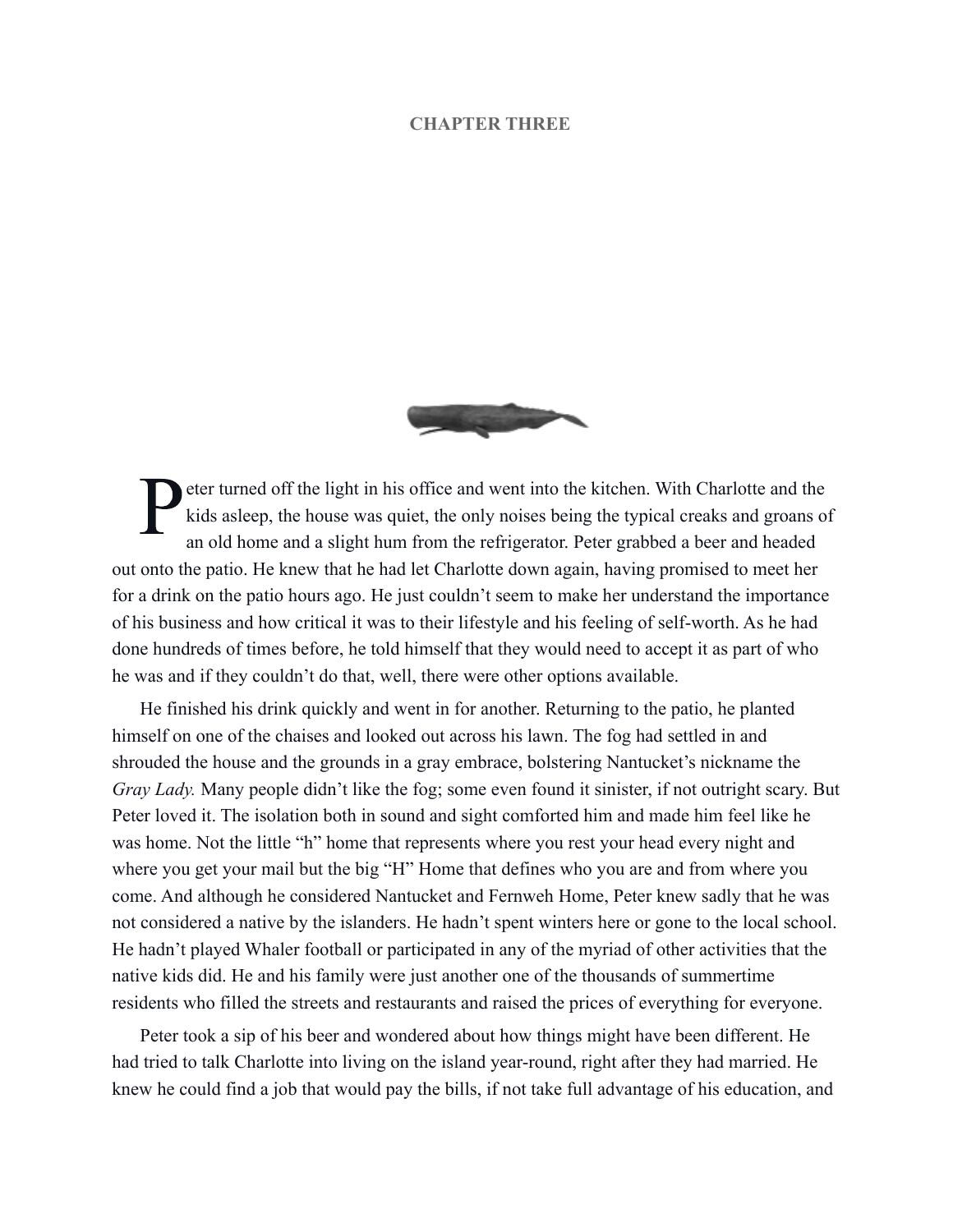find a small rental cottage in town. But Charlotte wanted no part in that adventure. She enjoyed coming in the summer and fall for a few weeks but could not envision herself here year-round, particularly in the winter. Citing high rates of alcoholism and drug abuse as confirmation of her thinking, she had put her foot down. In the end, they had landed in Greenwich, where he commuted into the City working in private equity on Wall Street. The hours had been brutal, but the money was excellent, and they managed to escape to Nantucket for weekends and the occasional longer stay of a week or two.

The opportunity to buy Shimmo Plastics had changed all of that.

It had all started with an accidental meeting of an old friend from Deerfield. He had been having drinks after work at the White Horse. As usual, the big swinging dicks from the financial district were filling the place, and Peter was sitting at the bar with a few colleagues. After settling his bill, he was getting up to leave when he was bumped from behind hard enough to lose his balance. He turned quickly, ready to rail on this act of rudeness, and stared straight into the wavy brown hair and hazel eyes of Charles "Chuck" Thompson. Anger quickly faded into delight, and the two friends embraced.

Chuck was in the City for meetings on Wall Street. He was the chief financial officer of a plastics company in Connecticut, and they were looking to raise capital for a significant expansion. Despite strong financials and a solid business plan, he had been rebuffed from all of the firms he had approached, citing the company's small size and projected single-digit returns. After calling Charlotte to let her know he was staying in the City, Peter and Chuck grabbed a booth and settled into the green leather benches. They ate and drank and talked, catching up on each other's lives and filling in the gaps since they had last seen each other at graduation.

They also talked about Chuck's business and the frustrations he had experienced trying to secure investors for the firm. After hearing more about the company and the business plan, Peter started to ferment an idea. He had managed to save quite a bit from his few years of work, and he had access to his parent's money, which had sat in trust since their accident. Maybe this was the opportunity to go out on his own and control his future.

It was well into the early morning hours before they finally parted company. Peter gave Chuck a final hug and put him in a taxi then turned, walking up Bridge Street in search of a hotel.

After that initial meeting, it didn't take long before Peter found himself a majority investor in Bridgeport Plastics Company, and he quickly went about making changes. He shed unprofitable product lines, streamlined the workforce, and renamed and rebranded the company Shimmo Plastics. Within a year of his arrival, they had increased profits substantially and had secured several significant new customers in the food and beverage industry. But his hours and workload had gone from brutal to insane. Eighty hour weeks were not uncommon, and he spent most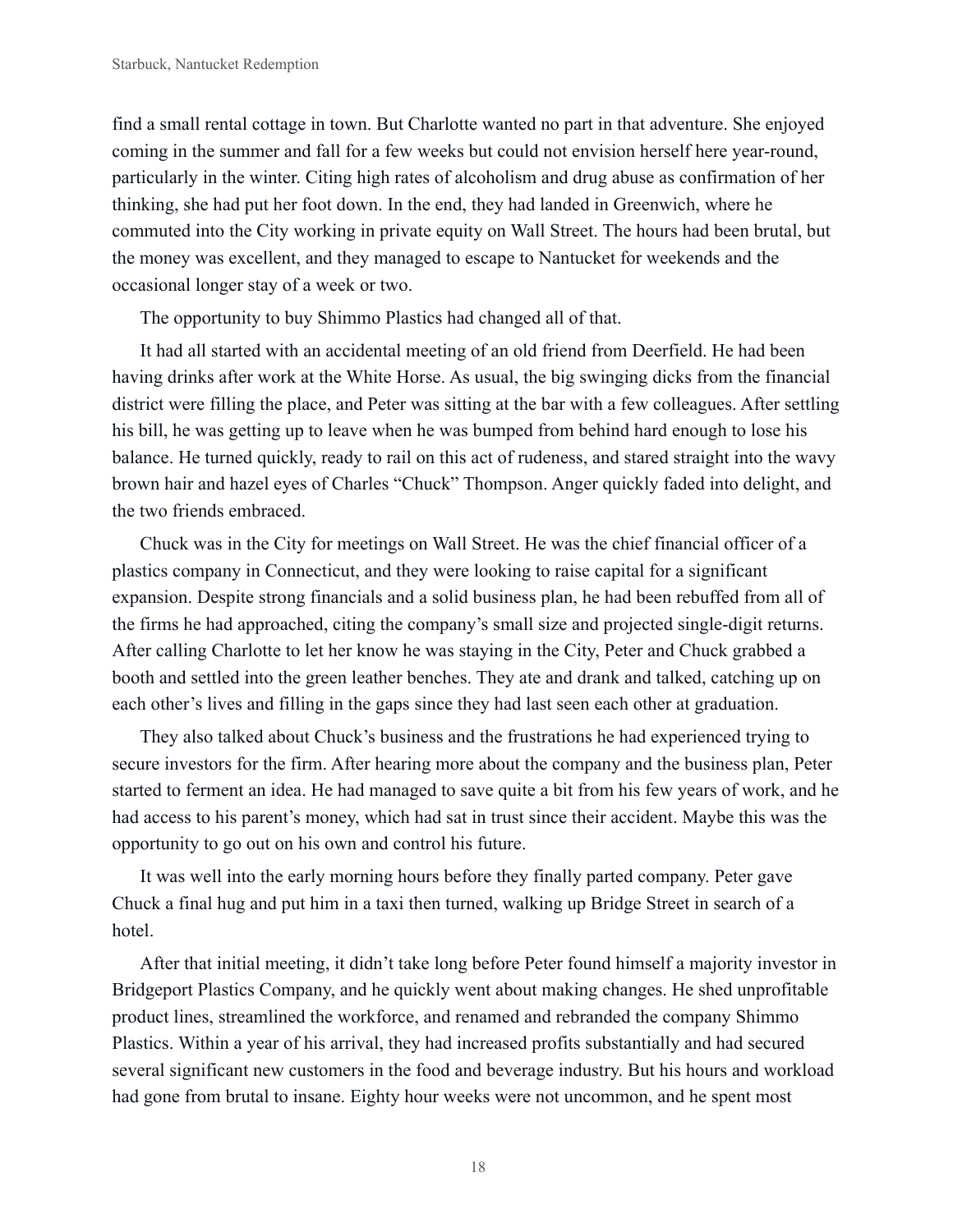Saturdays and Sundays at the office. Two years in, he fired his old friend. Chuck was not strong enough from a financial skills perspective and had not been willing to put in the same hours as Peter. Despite offering to provide a strong reference, they had not talked since.

The money started to flow to Peter but with it came some costs. Sophie had been born while he was at a major industry conference in Asia. Spencer was born while he was pitching for new business in Europe at one of the world's largest water bottlers. The first words he heard from either were over a cell phone. And it was lucky if he and Charlotte were able to have dinner once or twice a week. Now here he was, over ten years after taking over the company, wealthy and successful but struggling on the home front. He admitted to himself that even though the hours were better, it was not unusual for him to work sixty hours a week. And even when he was home, he often spent hours in his office. But it was the price he had to pay for the lifestyle they enjoyed.

And it was a great lifestyle. In addition to Fernweh, they had a large home in Weston, Connecticut sitting on over four acres, the best schools for the kids, private jet access, and complete financial security. They wanted for nothing.

Peter stared through the fog, "Why can't Charlotte understand that this is what it takes?" he whispered to himself. Sighing, he finished his beer, left the empty bottle on the small table next to the chaise, and made his way over the lawn to the guest cottage. He climbed the stairs to the second-floor suite and turned in; the maids had already prepared the room for guests. The long week and the beer allowed sleep to come quickly.

\* \* \*

Peter dreamed again of the summer he lost his best friend. In his dream, he was carrying one end of a bundle of drywall sheets up temporary stairs in a newly framed house on the south side of the island. His best friend on the island, Jack Tate, had the other end. Together they were working as laborers for a contractor who was building several new homes in an area known as Tom Nevers. It was on the south shore of the island and just a few miles along the beach from Sconset. Their jobs were pretty simple - be the muscle to move whatever materials were needed on the site: studs, drywall, bricks, cedar shingles (lots of cedar shingles), mulch, dirt, whatever. It wasn't much fun, but it paid reasonably well and allowed Peter to enjoy the entire summer on the island before he started college in the fall.

It also gave him the chance to spend more time with Jack, his best friend on the island. Unlike Peter, who only spent summers here, Jack was a native Nantucketer. His family was able to trace their lineage on the island back to one of the original nine founders. This group of men purchased the land from the natives in the mid-1600s and set about making a community focused on raising sheep, spinning wool, farming, and fishing the abundant waters that surrounded the island. Many, many generations later, Jack and his family were still on the island but were now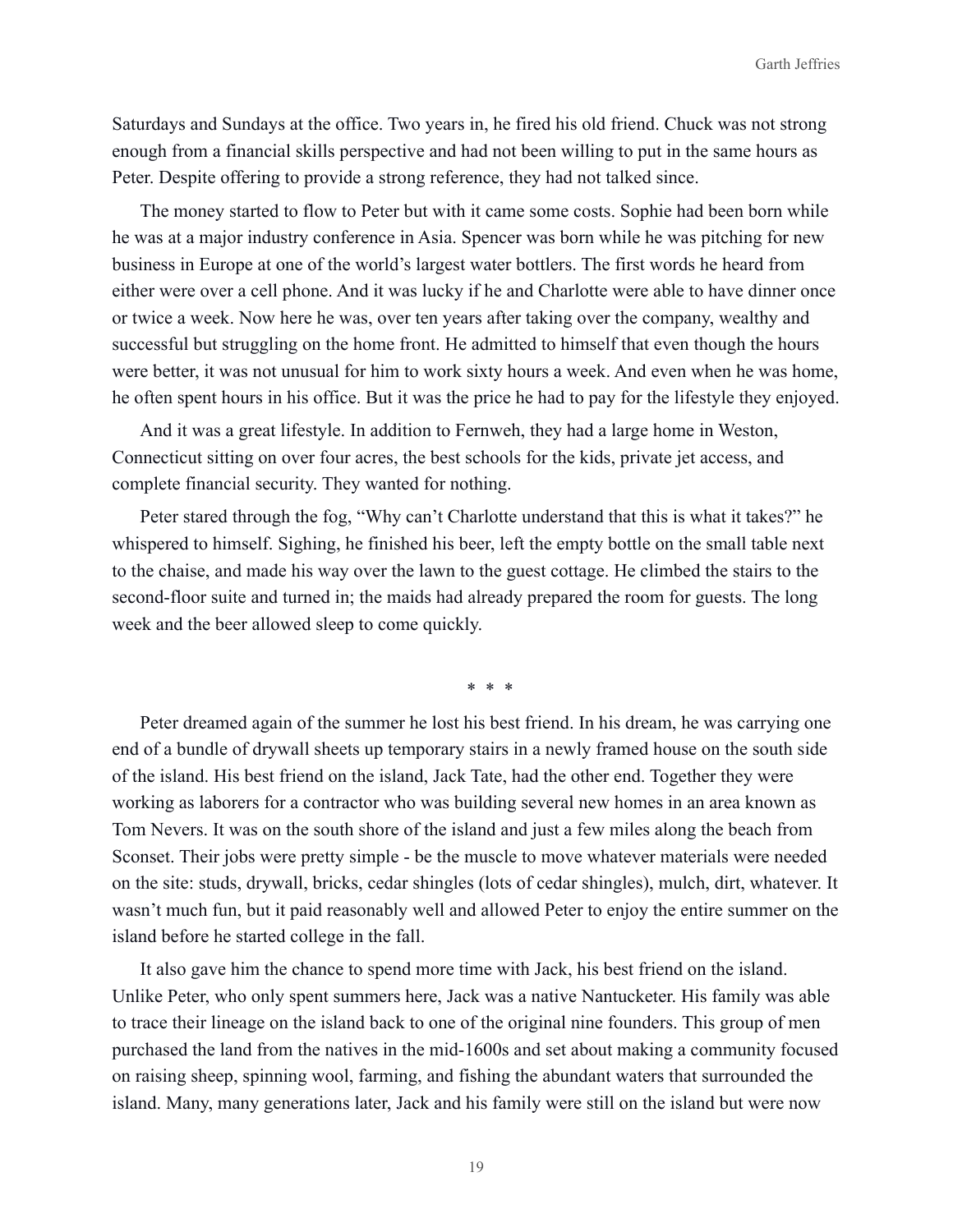active in local government as well as supporting the flourishing tourist business. It was Jack's uncle, one of the largest contractors on the island, who had hired them as laborers for the summer.

"Man, that was fun last night wasn't it?" said Jack. His flaxen hair was wet with sweat, and his green eyes shimmered in the heat. "I'm not sure I've ever seen The Box so busy and with so many good looking women."

"That probably explains why it is the best bar on the island!" said Peter. "It looked like you were getting along okay with that one blond. You bailed on me - I'm assuming everything worked out?"

"Pretty much," said Jack, smiling. "We took her Wagoneer and parked down by the Coast Guard beach. She just happened to have a couple of blankets, so we went down by the water and did some whale watching if you know what I mean."

Peter smiled back, "I thought so, you lucky devil. She was gorgeous. Are you going to see her this weekend?"

"She left this morning on the 6:30 ferry," replied Jack. "She's a nanny for a family from Philadelphia. They had a rental in town and were only here for a couple of weeks." Peter and Jack carefully lowered the drywall in an upstairs bedroom and leaned it against the newly framed wall. They turned back down the stairs to get the next load. All told they would be moving several tons of drywall, which would undoubtedly help further shape their physiques. A summer of hard work and weekends on the beach had turned them into modern-day Adonises, which worked well for them as far as the ladies were concerned.

"Well, that sucks," said Peter. "Any chance she could come back on her own?"

"I asked," Jack replied. "But she's committed to this family through Labor Day and then is heading back to school the following week." Jack looked over at Peter and grinned slyly, "So, I'll need to find another girlfriend." They pulled five sheets off the back of the delivery truck and started back into the house. "What about you?" asked Jack.

"Oh, I had fun, but nothing happened. Met a few pretty girls, but either they already had boyfriends or just weren't interested. I struck out." He looked across the drywall at Jack. "What about that cute older sister of yours? Jen. Do you think she'd ever consider going out with me?"

Jack laughed. "You don't give up, do you?"

"Not when there's a beautiful woman involved."

"Well, trust me, that dog won't hunt. She's getting serious with that guy from New Jersey, and I'm pretty sure they're going to get engaged when they graduate next year."

"Bummer," said Peter. He was walking backward through the front door and started up the temporary stairs. "How much more of this shit do we have left?"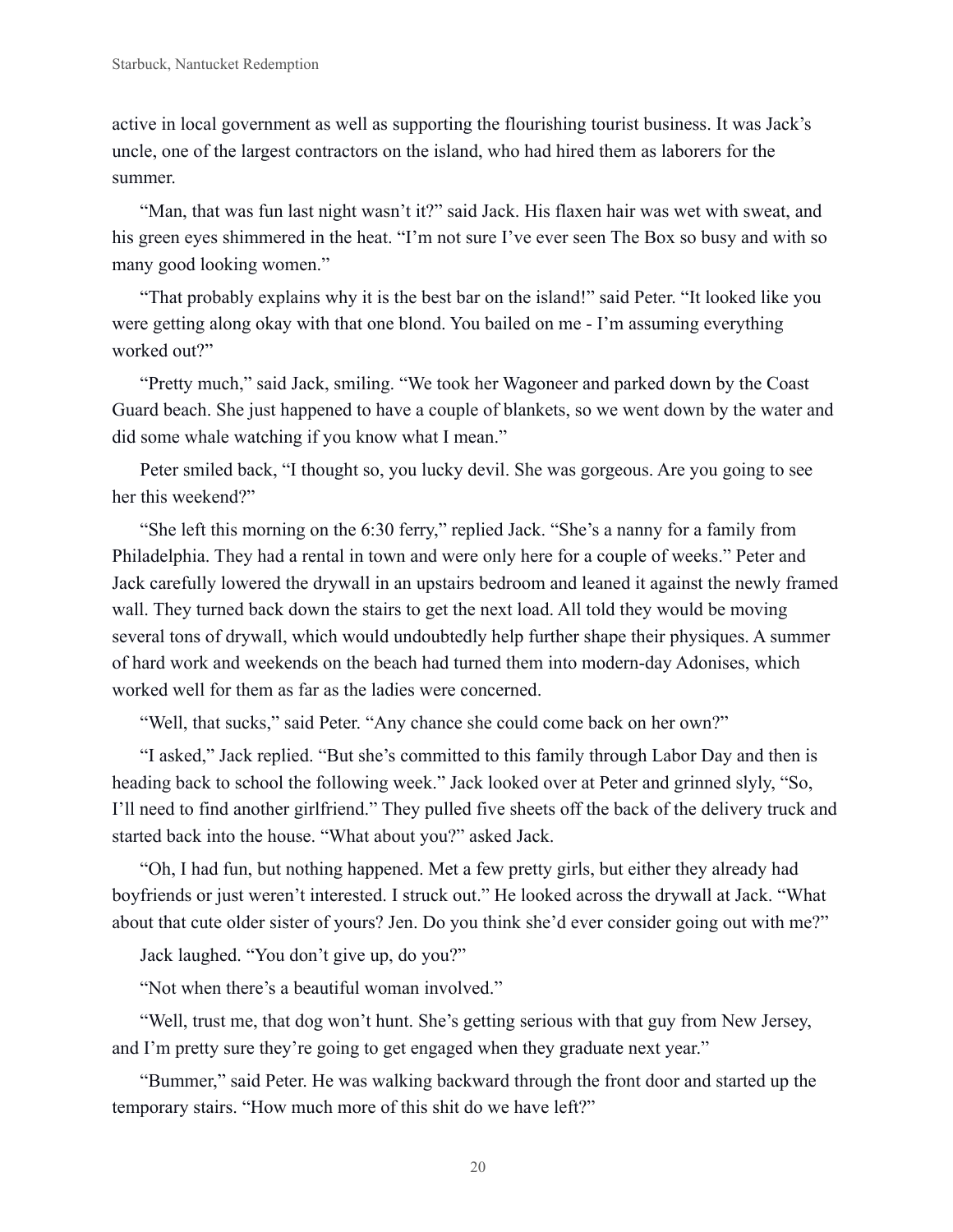"By my count, we have six more trips, and we will be done positioning the upstairs drywall for the rockers. The downstairs will be a bitch but not as bad as we won't have to deal with those friggin' stairs. I'm guessing we should finish-up by three."

"Man, I can't wait. I was not born to do this type of work," said Peter. "What's say we hit the beach for a quick swim when we're done. Get cooled off and figure out what we're doing tonight."

### "Sounds good, man."

After several more grueling hours, Peter and Jack pulled the last of the drywall sheets off the truck and maneuvered them into the framed out kitchen area. They checked in with their site manager, who released them for the day.

"God, that water is going to feel good," said Peter. They walked over and jumped in Peter's old, red Jeep CJ-5. It had been in the family for years and reflected that history with over a dozen of the annual beach permit stickers neatly lined up on the rear bumper. Peter's dad had taught him to drive with this truck on the beach when he was just ten. Lacking both doors and a top, it was the perfect summer vehicle for the island. Peter started it up, crunched the shifter into first, popped the clutch, and headed for the South Shore. Jack slipped an AC/DC disc into the stereo, and they cranked up some *Big Gun*, excited for the possibilities that the rest of their day offered.

They followed some of the back trails from Tom Nevers over to Low Beach Road, the Jeep bouncing on the ruts of the narrow path. The road smoothed out when it turned to tarmac and, after a few hundred feet, pulled into the beach entrance just past the Loran station. Peter and Jack jumped out of the Jeep and ran toward the beach, struggling in the hot, heavy sand. There was no one on the beach and not having bathing suits, they stripped down to their boxers and jumped into the lukewarm water. The waves were nearly perfect for body surfing, and both Peter and Jack managed some impressive rides. "This feels so good after hauling all that goddamn drywall," said Peter. "And these waves are awesome. Let's see if we can grab some of them a little farther out."

"I'm okay," replied Jack. "I just want to relax and enjoy the water. Besides, I'm beat. But let's see what you can do you, bastard," he said teasingly.

"You wimp," Peter said good-naturedly. "I'll show you how to do some kick-ass bodysurfing!"

Peter turned and started swimming farther out from the shore just beyond where the current swells were breaking. He was trying to line himself up for one of the bigger waves when he felt the first grip of the rip current. It was almost as if someone had grabbed his ankles and started pulling him out to sea. Peter tried to swim back toward shore but felt himself moving farther out. He tried to swim harder, but he quickly tired, already exhausted from their long day of work. Peter began to panic, flailing his arms about, and struggling to keep his head above water. The

21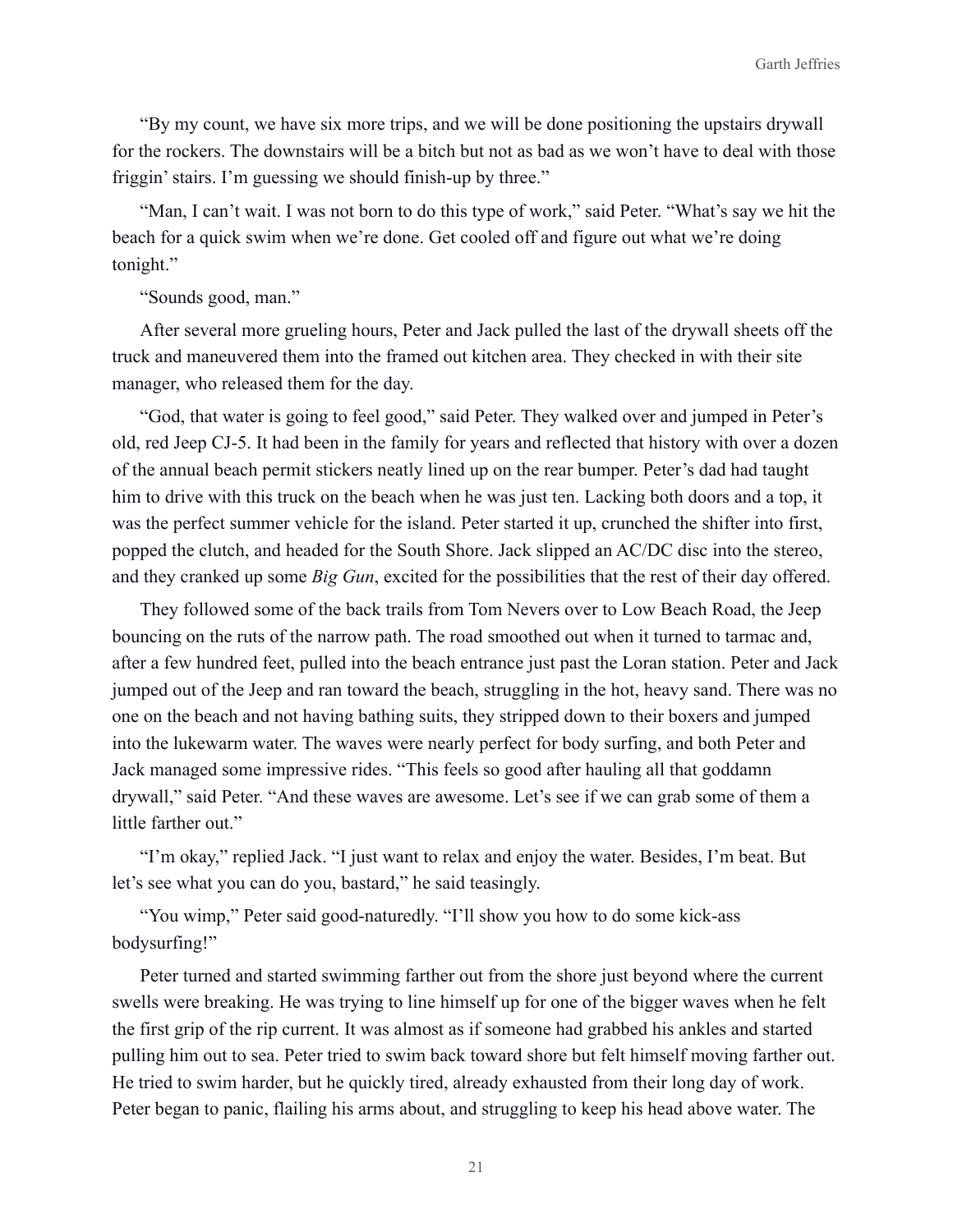wave he was lining up to bodysurf instead broke on top of him, the whitewater filling his mouth and pushing him under the surface.

Jack had been floating close-in to the shore, enjoying the water and thinking about the evening ahead. He turned to see if Peter was showing off yet when he saw his flailing arms just a foot or two out of the water. "Oh, shit!" he said out loud and started swimming out to Peter. He ducked under the breaking wave and kicked harder. Peter was still fifty feet away and struggling when Jack shouted to him, "Don't fight it! Swim parallel to the shore."

Peter shouted back, his mouth full of water and difficult to understand. "I can't, Jack. I'm too tired!"

"Don't panic, Peter," Jack yelled. "I'll be right there." Jack had spent a couple of summers lifeguarding and was a good swimmer as well. He closed the distance to Peter quickly, and as he neared him, he could feel the grip of the current and sensed himself being pulled out to sea along with his friend.

Peter was struggling to keep his head above the water. Jack finally reached him and came up from behind. Peter was clearly in a panic now, and Jack was extra careful not to let him take them both down. "Hang in there, Peter. I got you," Jack said as he slipped one arm around his chest. Careful to keep Peter's head above water, he used a sidestroke to pull the two of them out of the strong current. After several minutes of swimming and his muscles burning, Jack finally felt the rip release its grip on the two of them. He changed direction and started heading into shore, trying to leverage the breaking waves as much as possible to ease the burden of carrying his friend.

"We're going to be okay," said Jack. They were just twenty feet from shore now, and he was exhausted. "Do you think you can make it the rest of the way?"

Peter nodded his head and mumbled, "Yes, I think so."

Jack released his hold of his friend and made sure he was okay and swimming in the right direction. Jack held back a few feet just in case and was starting to follow when he again felt the strong grip of the rip current.

Peter swam slowly into shore. His muscles ached, his eyes burned and his throat was sore from all of the saltwater he had ingested. Mostly though, it was embarrassing. He had been trying to show off to Jack and had nearly gotten them both killed. Approaching the shore, he finally felt the soft sand beneath him and was able to stand up and walk onto the beach. He heaved himself up out of the reach of the surf and sat down heavily in the dry sand. He looked out on the water expecting to see Jack. He thought he had been right behind him but now didn't see him.

"Jack? Jack!"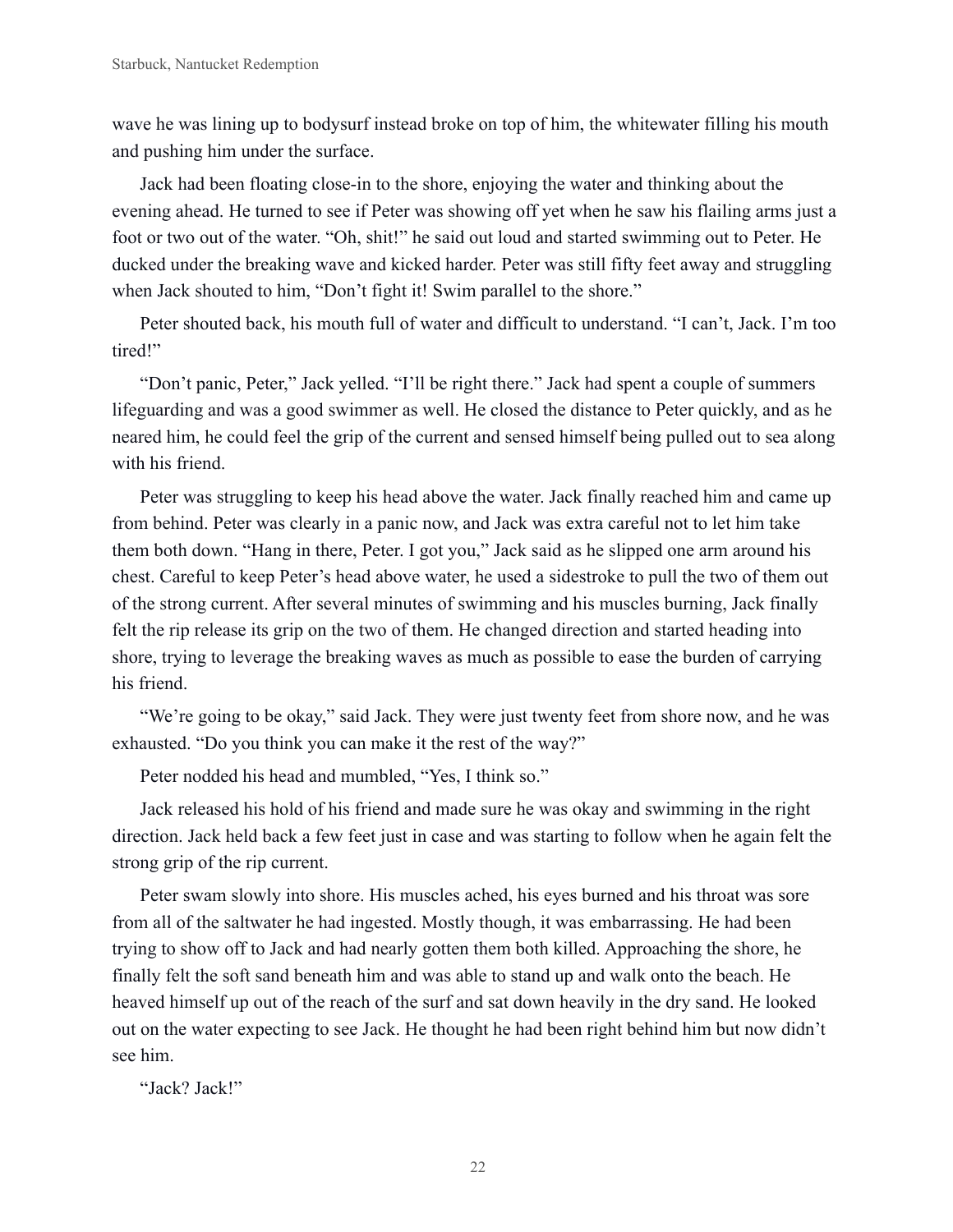He jumped up and ran up and down the beach, looking for his friend. For the second time in just a few minutes, he was panicking and felt the warm rush of adrenaline through his body.

"Jack!"

Peter frantically called out his friend's name, pacing back and forth along the shoreline. But Jack was gone. Peter slumped to his knees and sobbed into his hands. "Oh, Jack. I'm so sorry. So very sorry."

Jack's eighteen-year-old body washed up three days later on the west end of the island, near Madaket beach.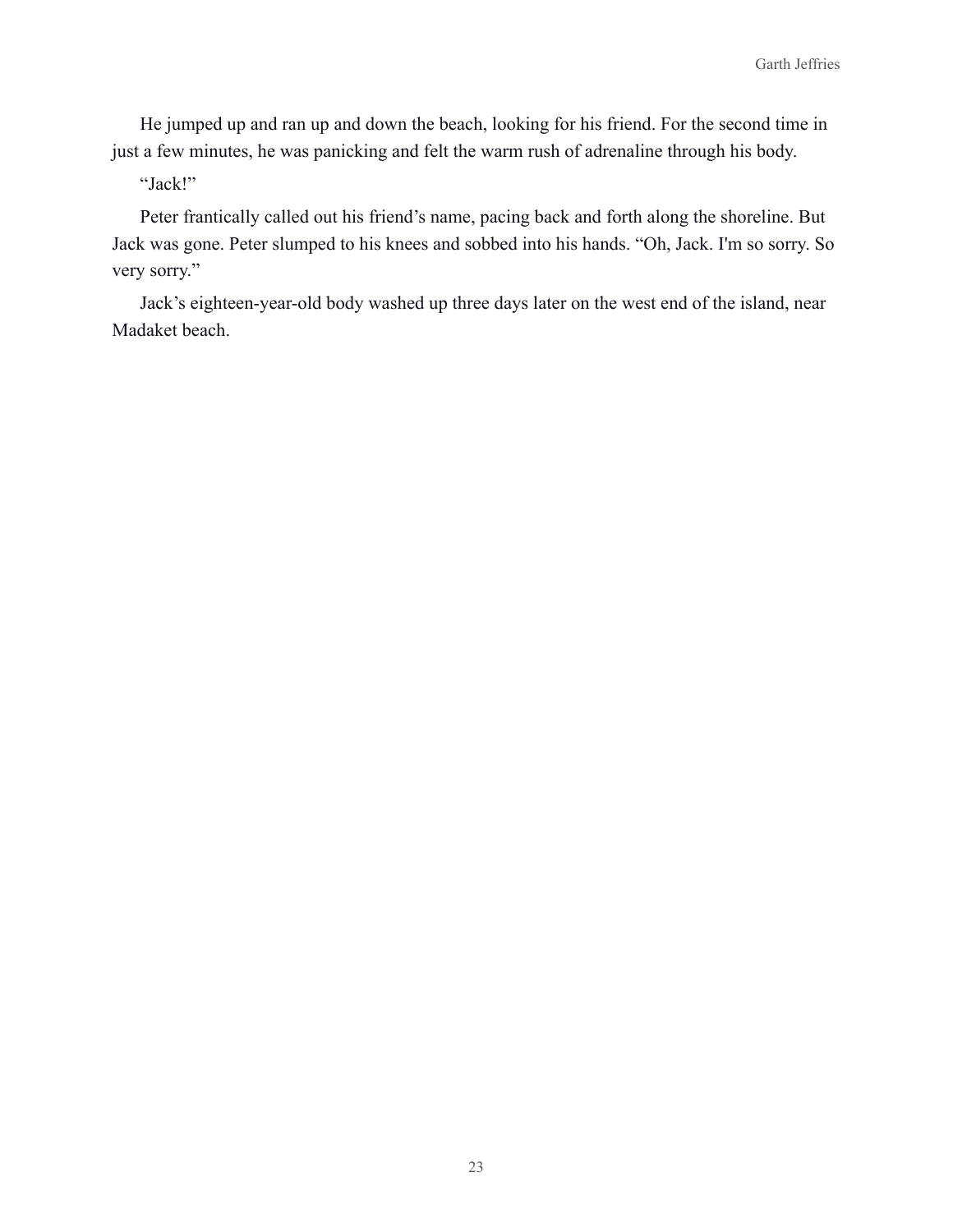# **CHAPTER FOUR**



I n August, dawn comes early to Sconset with the first lightening of the eastern sky just after four in the morning. Peter was sound asleep as the sun approached the horizon, and when it did break the surface of the ocean just before six, the rays flooded into his bedroom on the upper floor of the carriage house. He woke, his eyes squinting against the sunlight streaming in through the windows, turned on his bed, and propped himself up to look out the window. The fog had retreated back out to sea and been replaced with a bright blue Nantucket sky. *There is nothing quite like a Nantucket blue sky*, he thought. A vibrant, deep blue that extended from horizon to horizon, unsullied by clouds or haziness.

Dreaming of Jack always left him with a heavy feeling, a void in his heart, and feelings of guilt from being the cause of his death. *If only I hadn't tried to show off, Jack would probably be alive.* He looked out at the sky and wondered what Jack would be like now. Would he have kids? Would we still be best friends? Would I be a different man?

He swung his feet over the edge of the bed and started to dress. He wasn't sure how Charlotte was going to react to him spending the night in the guest room. No doubt, she was going to be upset, but he knew he could make it up to her. He slipped on his boat shoes and headed to the house. The maids could make the bed.

Peter walked across the lawn towards the house, stopped briefly on the patio to grab his empty beer from the night before - really earlier this morning - and then opened the French doors into the kitchen. Charlotte was sitting at the island in her robe, sipping a cup of coffee and reading the paper.

"Morning, hon," he said as he walked into the kitchen. He grabbed a mug from the cabinet and poured himself a cup of coffee. "How did you sleep?"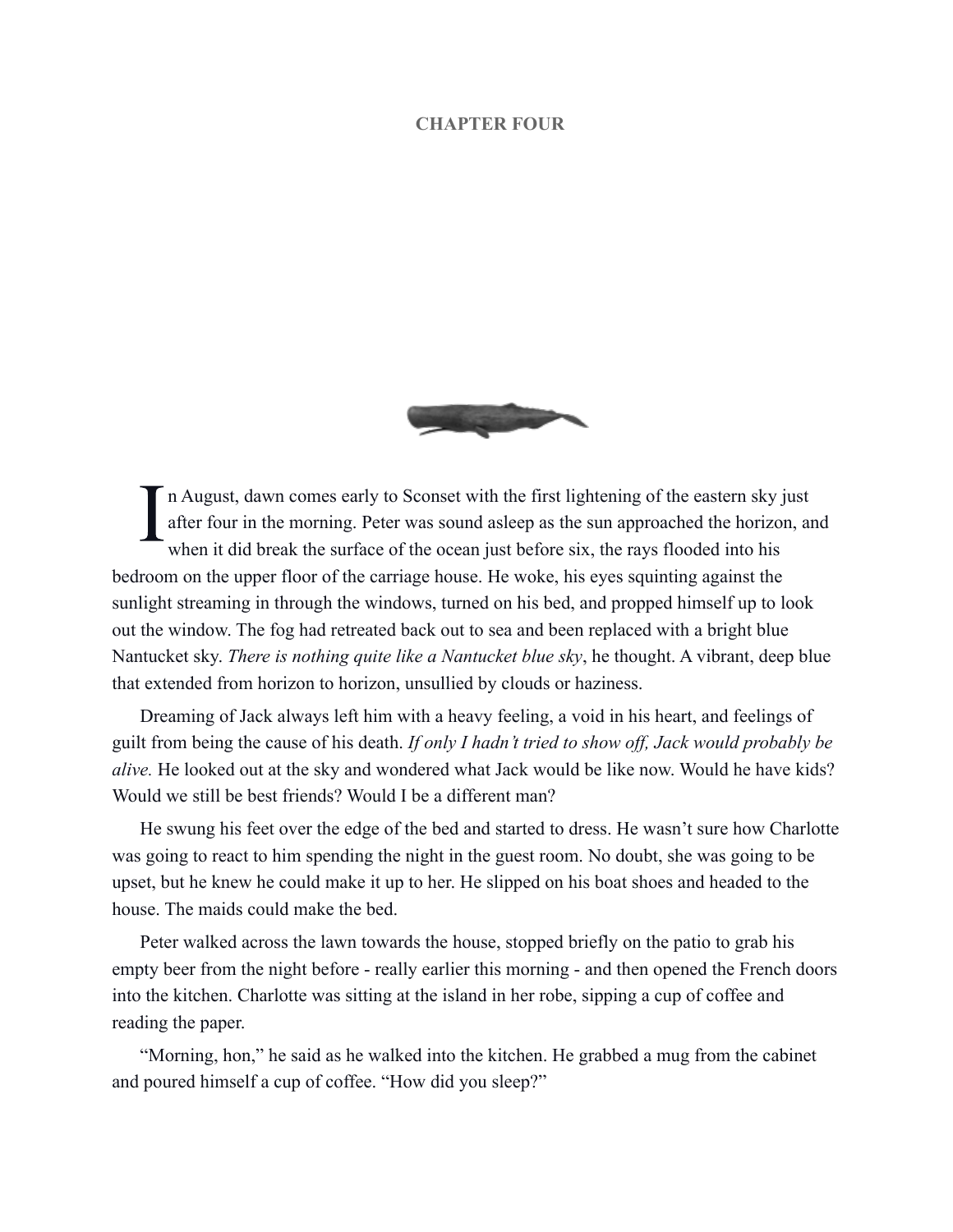She looked up from her paper, her eyes were red. "I slept fine. That is until about two o'clock when I woke up and realized you still hadn't come to bed." She crossed her arms. "So I came downstairs looking for you, and all I found was an empty beer bottle on the patio. Where were you?"

Peter looked down at his coffee, "I ended up sleeping in the guest suite. It was late, and I didn't want to disturb you or the kids."

"Really? So now you're sleeping in the guest suite?" Charlotte asked, her eyes reflecting the pain in her heart. "What is wrong with you? Why don't you want to be with us as a family?"

"What? Of course, I want to be with you and the kids. What a dumbass thing to say. I just honestly was afraid I'd wake you."

"Did you ever think that maybe I want you to wake me? You're gone so much, I'd love time with you even if it's in the middle of the night. I feel so disconnected from you."

He walked over to her and tried to give her a hug, but she pulled quickly away. "I'm so worried about us," she said sadly. "We're not going to make it if things continue."

"I promise things are fine," said Peter angrily. "I know I put long hours in, but that's what it takes for us to be successful."

Charlotte looked at Peter, her eyes tinged with anger. "Things are most certainly not fine. Success, to me, is more than money and things. In fact, I don't consider us successful. Rich, yes. But not successful. For that, we need to be together as a family."

Peter looked down at the floor, quiet.

"Do you know what Sophie said to me last night?" Charlotte asked.

He looked at her.

"She said, and I quote, I hate that company."

"What?" said Peter, anger, and irritation in his voice. "Doesn't she know how much that company provides for this family?"

"She's nine years old, Peter. She only understands that she rarely sees her dad, and when she does, he doesn't seem to be all here," replied Charlotte. "And to be honest, I'm starting to have similar feelings," she said as she stood and walked over to the French doors. Looking out over the patio, she continued, "I used to see that company as our future, and as you know, I supported you every step of the way, the long hours, whatever it took to make it successful. But now that it's successful, I don't understand why you can't dial it back. Can't you hire someone to run it for you? Or better yet, why don't you sell it and retire?"

Peter stared back at her, disbelief in his eyes, "Retire? I'm forty-four fucking years old. What the hell am I going to do with the rest of my life?"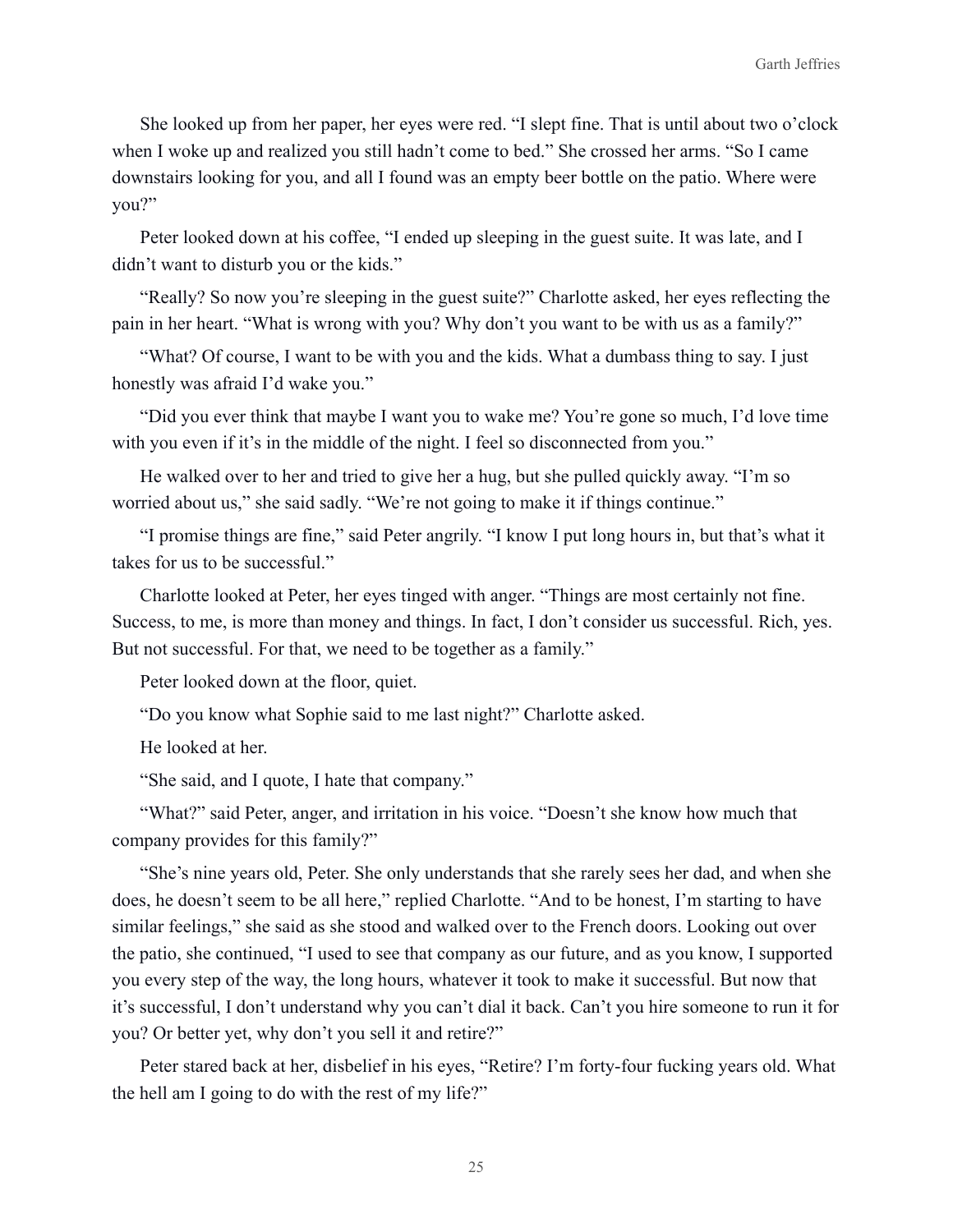Charlotte walked over to him and grabbed his hands. Looking into his eyes, she said, "You could spend the rest of your life with us. In fact, we could have more children if we wanted. We could travel, we could give back, there are so many possibilities. But the important thing is we could do it together."

Peter's face flushed, and he pulled his hands from hers. "I can't retire. This company needs me. My employees need me." She started to speak, but he raised a hand to stop her. "But, I hear you, and I promise that I will look for ways to cut back my time."

"You've said that before and look where we are. I couldn't even enjoy a glass of wine with you last night."

"I know. But this time it will be different. I'll start thinking about how I can make some changes and will put a plan together."

"Are you sure?" asked Charlotte, her voice soft and questioning.

"Yes, I'm sure," said Peter, and reached out to hug her. This time she acquiesced and let herself be pulled into a hug. Rubbing her back, he said, "I love you guys so much. You are my life, and I'm sorry to have caused you pain."

He pulled back slightly and kissed her on the lips, his hand moving up to gently stroke the back of her neck. Just as he thought it might lead to more, he heard a creak from the stairs. Seconds later, Sophie ran into the kitchen dressed in her pink polka dot pajamas. "Hi Daddy!" she yelled and ran to him. Peter kneeled down and embraced her. "Morning, babycakes. Did you sleep okay?"

"I slept okay. But I had an awful dream," she replied, her face twisting at the memory.

"I'm sorry, sweetie. Do you remember what it was about?" asked Peter.

"I dreamed that you disappeared," said Sophie.

"What do you mean, disappeared, hon?"

"I dreamed that mom and Spencer and I were here and we wanted to go to the beach, but we didn't know where you were. We looked and looked and looked but we couldn't find you anywhere. It was like you vanished," she said, her small voice trembling.

"Oh, honey, I'm so sorry," said Peter as he reached out to gently stroke her forehead. "But please don't worry, I'm not going anywhere, I promise."

"Cross your heart promise?" asked Sophie quietly.

"Yes, cross my heart promise. Absolutely," said Peter, He leaned over to give Sophie a hug and kissed her forehead.

"What's say we wake Spencer up and head to Downyflake for breakfast?"

"Yay!" shouted Sophie.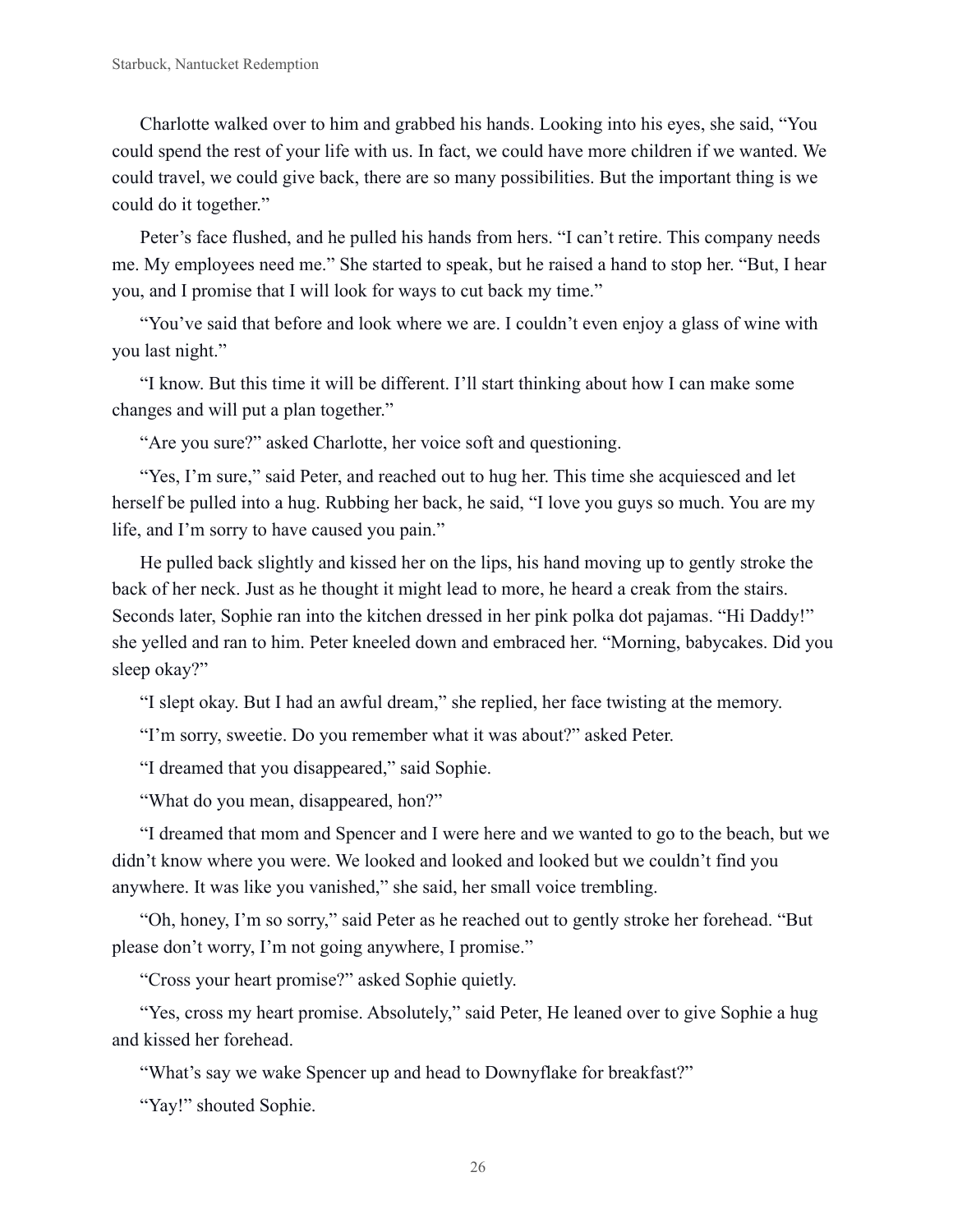Peter rose up and looked at Charlotte, "What do you think, hon?"

"I think that would be great," said Charlotte, smiling and relaxed from their talk. Peter stared at her, the golden light of the morning sun reflecting off her skin, her blue eyes sparkling with love as she looked at her daughter, and thought he was the luckiest man on earth, that is if he didn't screw it all up.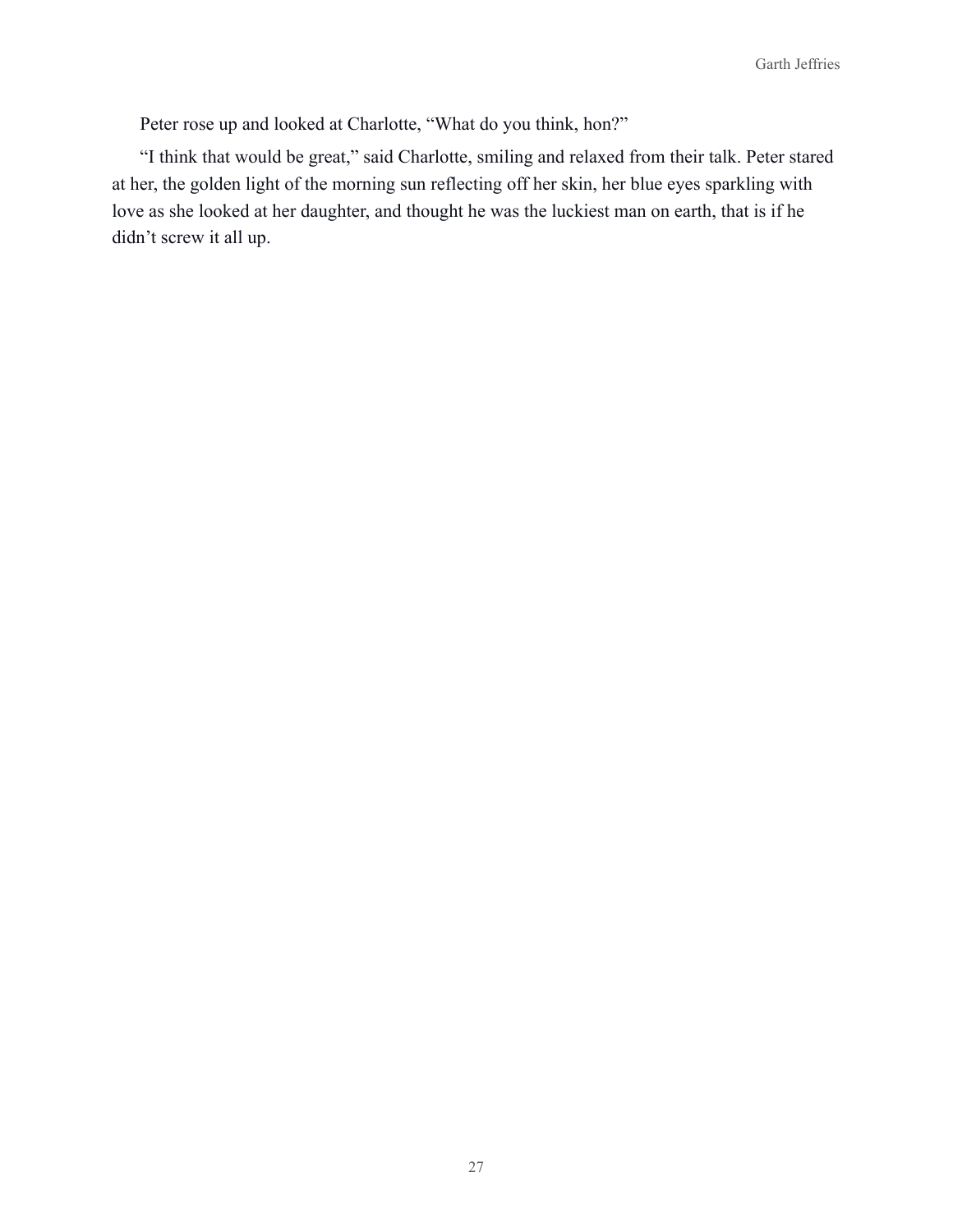# **CHAPTER FIVE**



Sophie volunteered to wake up Spencer and ran full steam up the stairs and into his room. Charlotte and Peter could hear her feet pounding on the floor down the hally to Spencer's room. At first, it sounded like Spencer wa room. Charlotte and Peter could hear her feet pounding on the floor down the hallway to Spencer's room. At first, it sounded like Spencer wasn't too happy to be woken up, but that seemed to change when he heard the reason. They heard a faint shout of "yay" and then more footsteps on the stairs. Sophie burst into the kitchen dragging Spencer by one hand, his other wiping the sleep from his eye with the knuckle of his index finger.

"Let's go, daddy!" said Sophie.

Peter looked at her with a smile spreading across his face, "Um, Sophie. Don't you think you're forgetting something?"

Sophie looked back at her dad with intense concentration. Finally, she replied, "I don't think  $\overline{so}$ "

Peter walked over to her and knelt down. "I don't think we should go to Downyflake in our pajamas." He gave her nose a playful swipe with his finger.

Sophie looked down and surveyed herself and then glanced over at Spencer. She smiled and then started giggling. "Oopsie," she said, looking up at Peter. At that moment Peter saw the face of Charlotte, the face he fell in love with, the face that remained burned in his brain for weeks after he had first met her. "Why don't you take Spencer upstairs and get dressed. Mommy and I need to get ready too."

"Okay, daddy," she said and looked over at Spencer, "Come on, let's go get dressed!" Then the two of them exited the kitchen much the way they entered but in reverse, Sophie tearing out of the room holding Spencer's hand and pulling him up the stairs. Charlotte and Peter could once again hear the pounding of feet on the floor above augmented this time with the sound of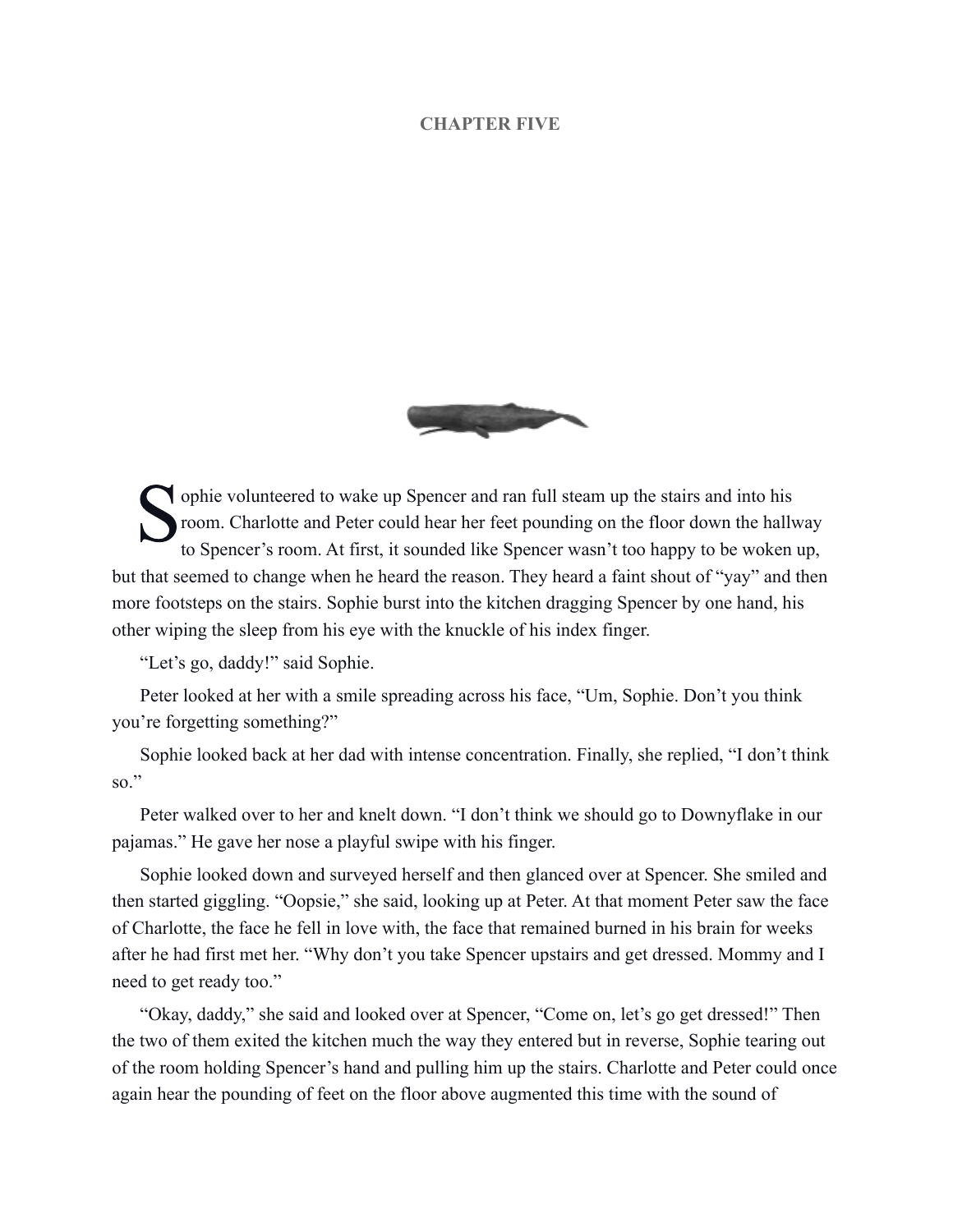drawers being open and shut and closet doors slamming. They looked at each other and laughed. Peter stepped forward and embraced Charlotte, kissing her first on the forehead, then tenderly on the nose and then finally firmly on the lips. "I love you," he said, pulling back from the kiss.

"I love you, too, honey, with all my heart," replied Charlotte. They embraced a few moments longer before Peter broke away. "Why don't you run upstairs and get dressed. I'll get the car and pull it up to the front."

She gave him one last quick kiss and then turned and headed upstairs.

The kitchen fell silent. Peter took a moment to look around him, his eyes settling on objects around the room, all of which held some meaning for him. Over the living room mantle was the large oil painting depicting an early America's Cup race that his father had purchased for his mother just after their marriage. On the floor was a large and gorgeous oriental rug his parents had found at Brimfield when he was just a boy. Across the room was the 18th-century Irish cupboard that he and Charlotte had purchased on their honeymoon, their wedding china displayed on the open shelves above, his grandparents' china stored in the cabinet below. For the first time in weeks, he felt a sense of calm and ease. Fernweh was like a wool sweater on a cold day. It embraced him, protected him, and made him feel warm.

He walked over and turned off the coffee pot, grabbed the keyfob from the junk drawer, and headed out to the carriage house to retrieve the Range Rover. It was still early, but already he could feel the dampness in the air and his blue Nantucket sky had started to turn hazy from the humidity. He opened the garage door via the code panel on the trim, started the car and backed slowly out. He usually backed the car into the garage, but Charlotte preferred to park nose in. He wasn't sure why that bugged him so but it just didn't seem orderly. He closed the doors with the button on the rearview mirror and wheeled the Rover up to the front of the house.

Waiting for Charlotte and the kids to join him, he opened the sunroof and lowered all of the windows. He then turned the radio on and hit the memory button for the classical station from Cape Cod. Ludovico Einaudi's *In un'altravita* came over the speakers. He settled back in the driver's seat and closed his eyes, the beautiful and haunting melody filling his ears. He could smell the blooms of the roses on the side of the house and the salt in the air. He felt satisfied.

The shell driveway crunched with the sound of Spencer and Sophie's approach as they ran from the house. Charlotte closed and locked the front door then jumped in the passenger side. She looked over at him, "This music is beautiful," she said. "Who is it?"

"It's Ludovico Einaudi. He's an Italian pianist and composer. I don't know the name of the song, but I have always liked his compositions."

"Well, it's lovely," replied Charlotte. She turned to the back seat, "Are you two buckled in?"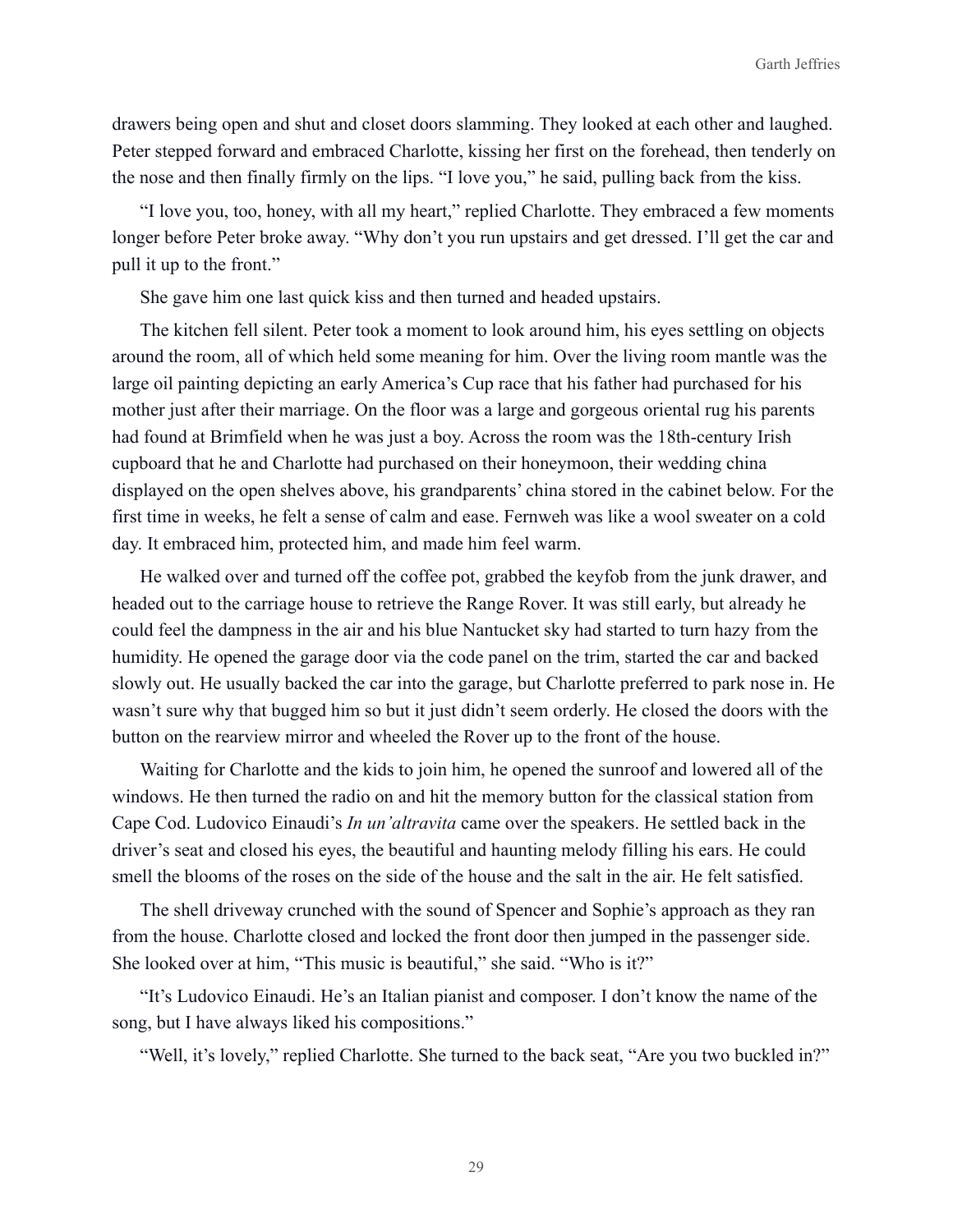"Yep," said Sophie. Spencer was silent but gave her a thumbs up, his face buried in a book.

Charlotte smiled at them and turned to Peter, "Let's do it," she said as if they were getting ready to rob a bank or storm a beach. Peter smiled back at her and started the car. They pulled out of the driveway and headed toward Milestone Road. "What do you think if we take the long way and go via Polpis Road?" asked Peter.

"Sounds great. And it's such a beautiful day," she replied.

"Yes it is," said Peter. Rather than taking a left on Milestone, he instead crooked a right and took a shortcut over to Sankaty Road. Turning left, they headed out of the village.

After a few minutes, they could see the lighthouse off to their right across the golf course, its white brick and bright red band standing proudly on the bluff. Continuing, they passed the blue waters of Quidnet, the small brackish lake where Peter had sailed a small Sunfish sailing dinghy as a boy, actually winning a race much to the surprise of the people around him, including himself. It was then on through the moors, the road curving left and right, with the fresh air blowing through the open windows. Peter looked over at Charlotte, her hair rustling in the wind, looking very Audrey Hepburn-ish in her Aviators.

Charlotte caught him looking and smiled. "Do you think there is going to be much of a line?"

Peter made a face of concentration and then said, "Hmm, let's see. It's 8:30 on a Saturday morning in August. If we're lucky, we should be able to sit down by early afternoon," he said teasingly.

"Peter!" said Charlotte and playfully cuffed his shoulder.

"Seriously, I think we will be fine," said Peter. "You know their service is great. It'll probably be twenty to thirty minutes. Besides, we can wait outside, and on a day like today, it will be a pleasure."

They made their way into town, rounded the rotary, peeled off on Sparks Lane, and pulled into the small parking lot of Downyflake. As predicted, it was busy, and there was a small crowd of people standing outside of the door. Charlotte jumped out to put their name down on the waitlist while Peter hung back like a vulture waiting for another car to leave and free up a parking space.

He was admiring a nicely restored early Ford Bronco when a couple jumped into their SUV and backed out. It was a bit of negotiation for the two cars to pass, but in the end, Peter got the Rover parked, and he climbed out with the kids. They caught Charlotte as she came out of the door.

"Ten to twenty minutes," she said.

"Oh, that's great," said Peter. Looking down at Sophie and Spencer, he said, "What kind of donuts are you going to get today?"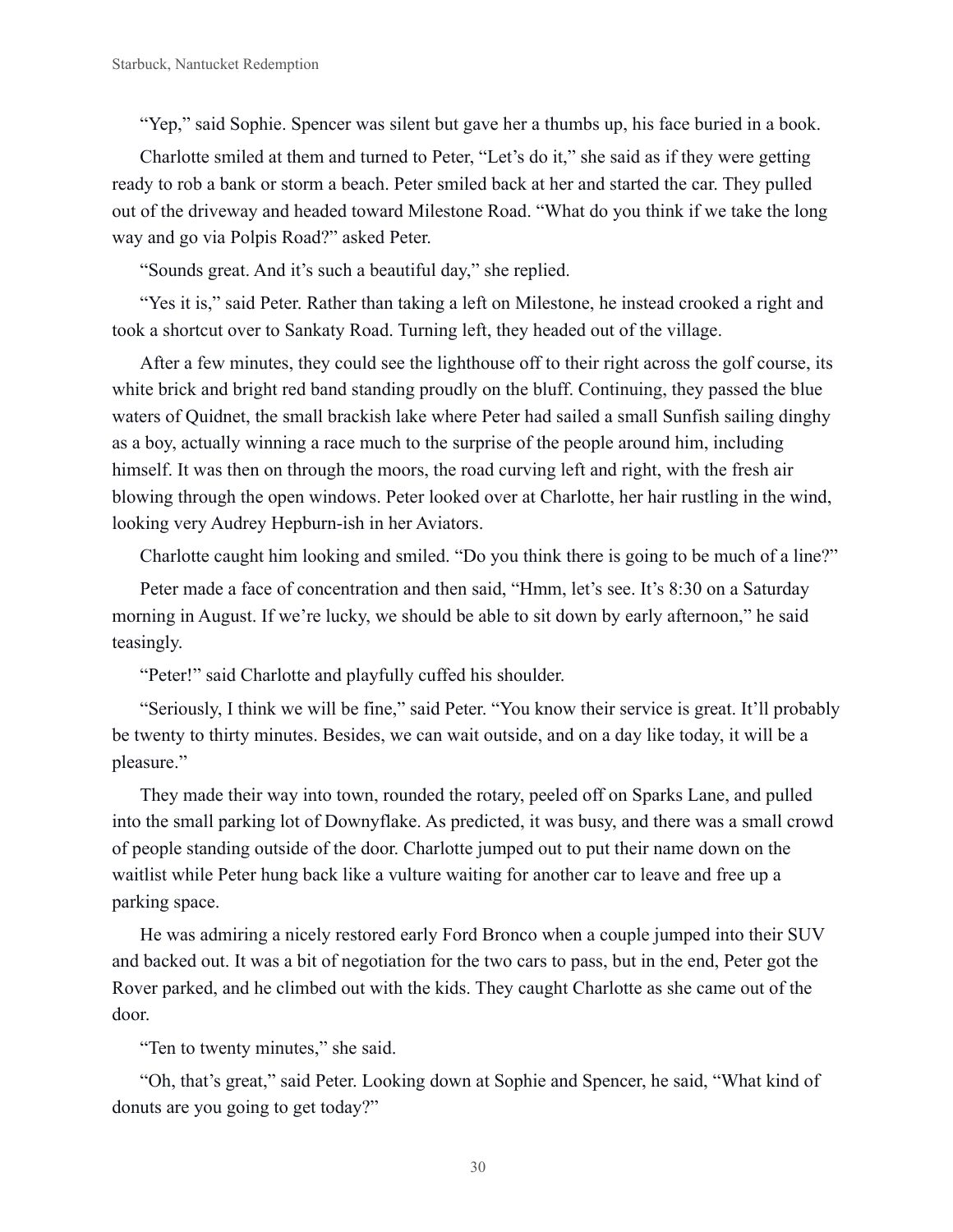The Downyflake was an institution on the island, having opened its doors in the 1930s. Peter fondly remembered his grandfather bringing him to town as a young boy to get donuts at the original restaurant site downtown. At the time, and still today, there were just a few varieties of donuts available, all cake-based. There was a sugar-covered option, not that white powdered sugar, but real granulated sugar sprinkled over the fried circular dough. Then chocolate-covered with real chocolate poured over the cake. Maple glazed and coconut rounded out the flavored options, and for those who preferred their fried dough the natural way, there was always the plain cake donut.

Spencer smiled and nearly shouted, "Sugar!"

Sophie looked up at him, beaming, "I want chocolate!" Peter tousled her hair and turned to Charlotte, "What about you, honey?"

"You know me. I simply can't resist the sugar-coated." She threaded an arm through his as they stood.

Sophie looked up at Peter, "What about you, daddy?"

"Me? I don't know, it's a really tough choice. But I'm thinking…"

Just then, his iPhone buzzed. Charlotte gave him a stern look, but he pulled his phone out anyway.

"Sorry, guys. Let me take this, and I'll be right back." Peter accepted the call and walked into the parking lot.

Charlotte watched him intently and noticed that his smile soon disappeared replaced with first a frown, and then anger. After a few minutes, he dropped the phone and ended the call. He turned and walked back to Charlotte and the kids.

"What was that about?" asked Charlotte, tensely, for fear of the answer.

As she asked, the hostess came out of the door. "Bois, party of four?"

Peter ignored the hostess and looked at Charlotte. "That was Janet, our office manager. Apparently, the auditors have found some issues with the company's financial statements we released last week. And it sounds serious. I need to get back."

"What? Need to get back? Now?" Charlotte was clearly upset. Sophie and Spencer looked at each other with confusion in their eyes and uncertain how to handle this sudden shift of emotions with their parents.

"Yes, now. I'm sorry, but I have to go. But I'll make it up to you, I promise."

Charlotte was silent. And angry. "What about our discussion this morning? That things were going to be different?"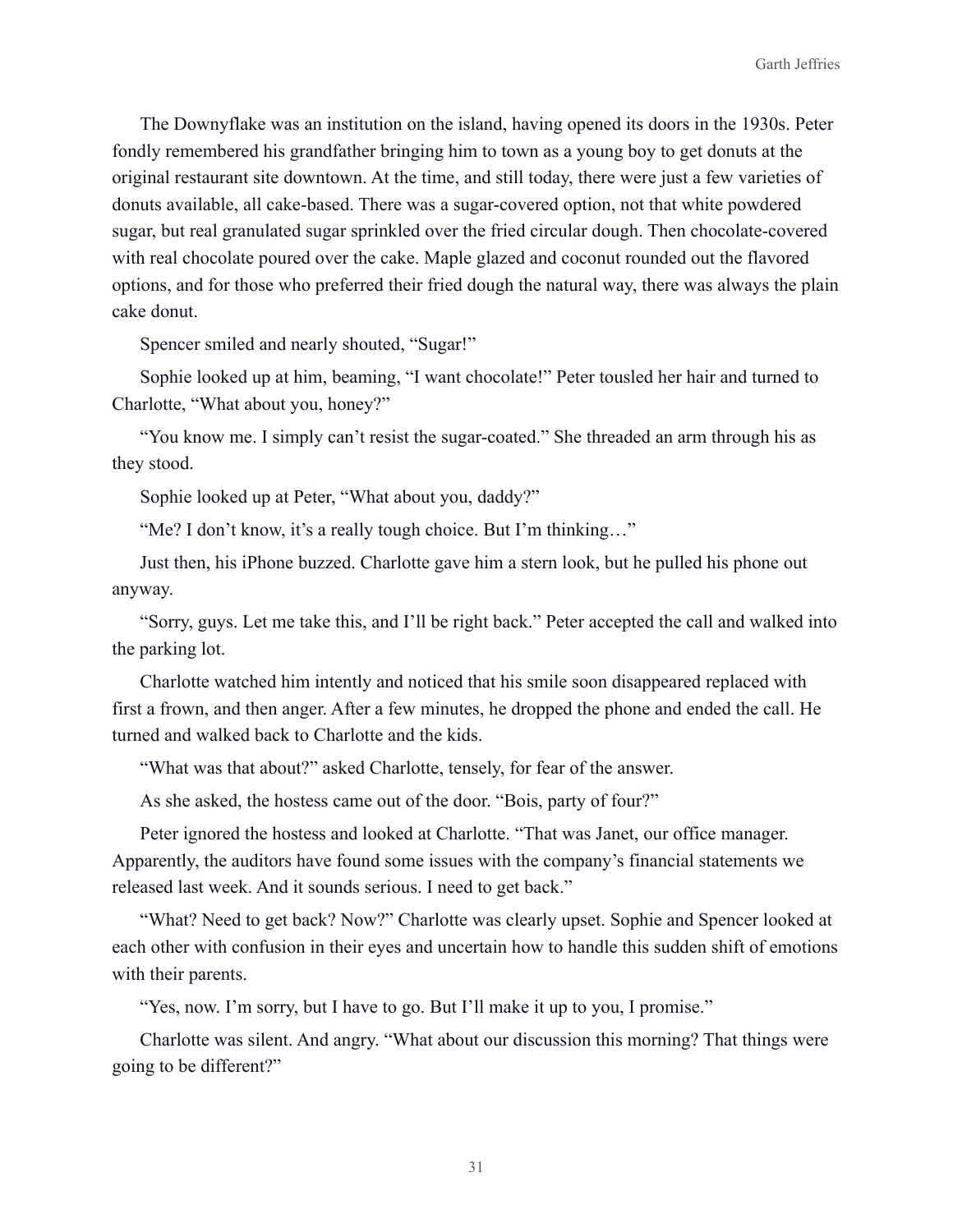"And they will be hon, I promise. I'll start to put a plan together. But I have to take care of this. I don't have another option."

"Fine," said Charlotte, coldly. "You just do what you have to do for that company."

Peter looked at her, "And I'm sorry about breakfast. We can come back next weekend."

Charlotte stared back, her blue eyes blazing, "On no. We're staying. You can take the car. We'll Uber home." She turned to find the hostess. "Hi, we're Bois. But it's just three."

The hostess nodded and headed back into the restaurant.

Kneeling down, Peter gave Sophie and Spencer a quick hug. "I'm sorry, guys, but I have to go. Have a donut for me and I'll see you in a few days." He reached out to embrace Charlotte but was rebuffed. "Have a safe trip," she said unemotionally. She grabbed Sophie and Spencer by the hand and led them into the restaurant. No one looked back.

Peter watched the door close and then walked dejectedly back to the car. Climbing into the driver's seat, he was tempted to call Janet back and tell her he wasn't coming, that they could deal with whatever the problem was next week. But his sense of duty and drive kicked in, and he pushed those thoughts out of his mind. Calling the jet service, he confirmed an 11:00 a.m. departure which would have him back at the office by early afternoon. He started the car, turned off the radio, and drove back to the house with the windows up and the sunroof closed. The only sounds coming from the rumble of the tires, the wind over the side-view mirrors, and the hum of the air conditioning.

He got to the house and quickly backed the car into the garage. Running up to the master bedroom, he changed into more appropriate work attire and ordered a taxi. He grabbed his laptop and stuffed some papers into his backpack, and headed out the front door. The taxi arrived as promised and deposited Peter at the airport with time to spare.

It took a few minutes to find his place among the dozens of jets on the ramp. He spotted the white G5 about halfway down, parked on the eastern edge of the apron, with the clamshell door open and the stairs down. He made his way over and, nodding to the pilot, quickly climbed the stairs and settled into one of the large chairs at the front of the aircraft.

He heard the thump of the door closing and the whine as the engines were started. The pilot taxied to the runway and paused, waiting for clearance. Peter looked out the window and thought again about staying and rushing back to the Downyflake to be with his family. He was about to get up and say something to the pilot when he felt the brakes release and engines spool up. The jet accelerated down the runway and was quickly airborne. As they climbed, Peter could make out the lighthouse in the distance where just a couple of hours before he had driven by with Charlotte, the promise of a fun day together stretched out in front of them. That feeling of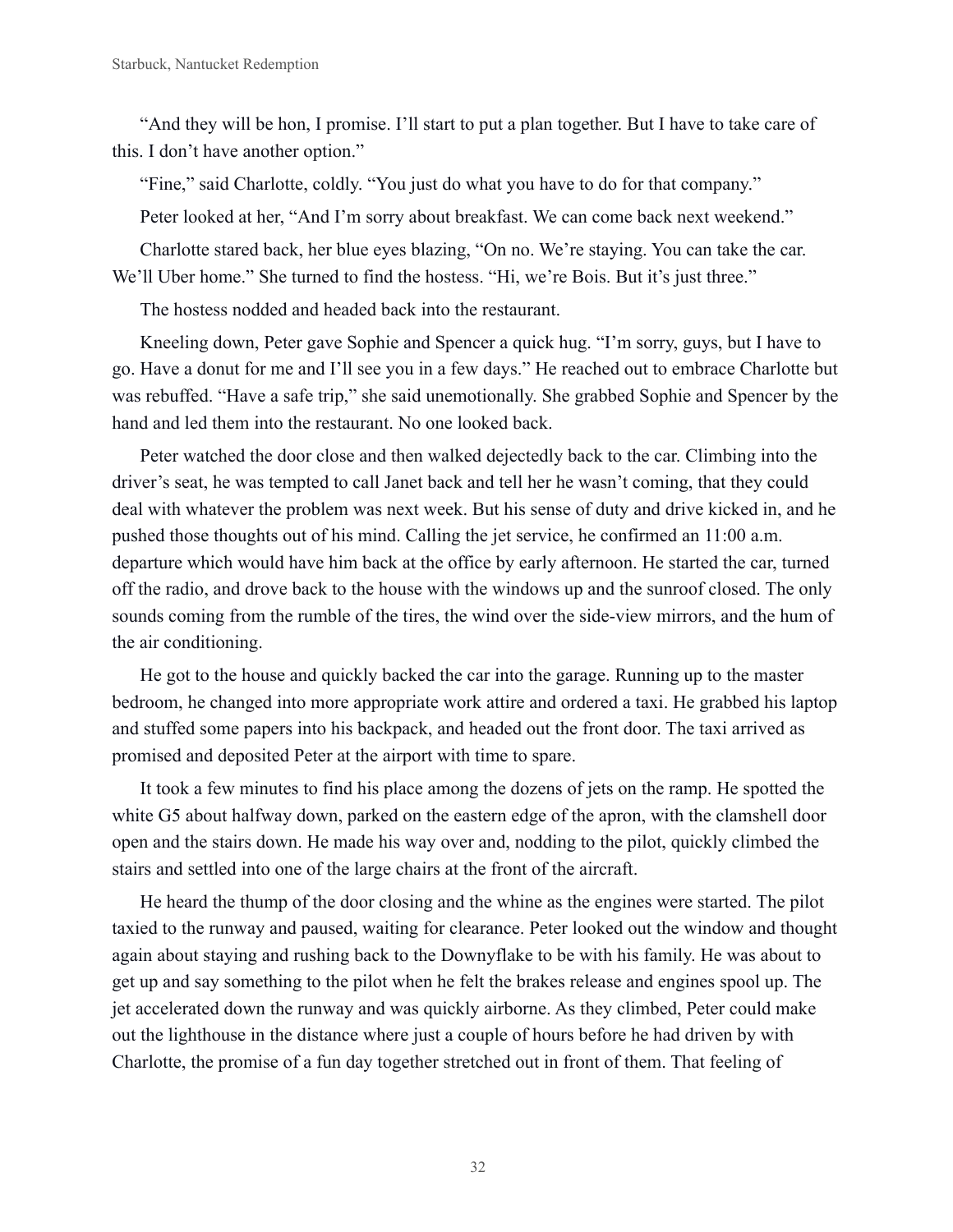lightness and satisfaction had disappeared, replaced with a sense of regret and dread. Peter pulled his eyes from the window and reached into his backpack for his laptop.

The plane banked left and continued climbing on its way to Connecticut.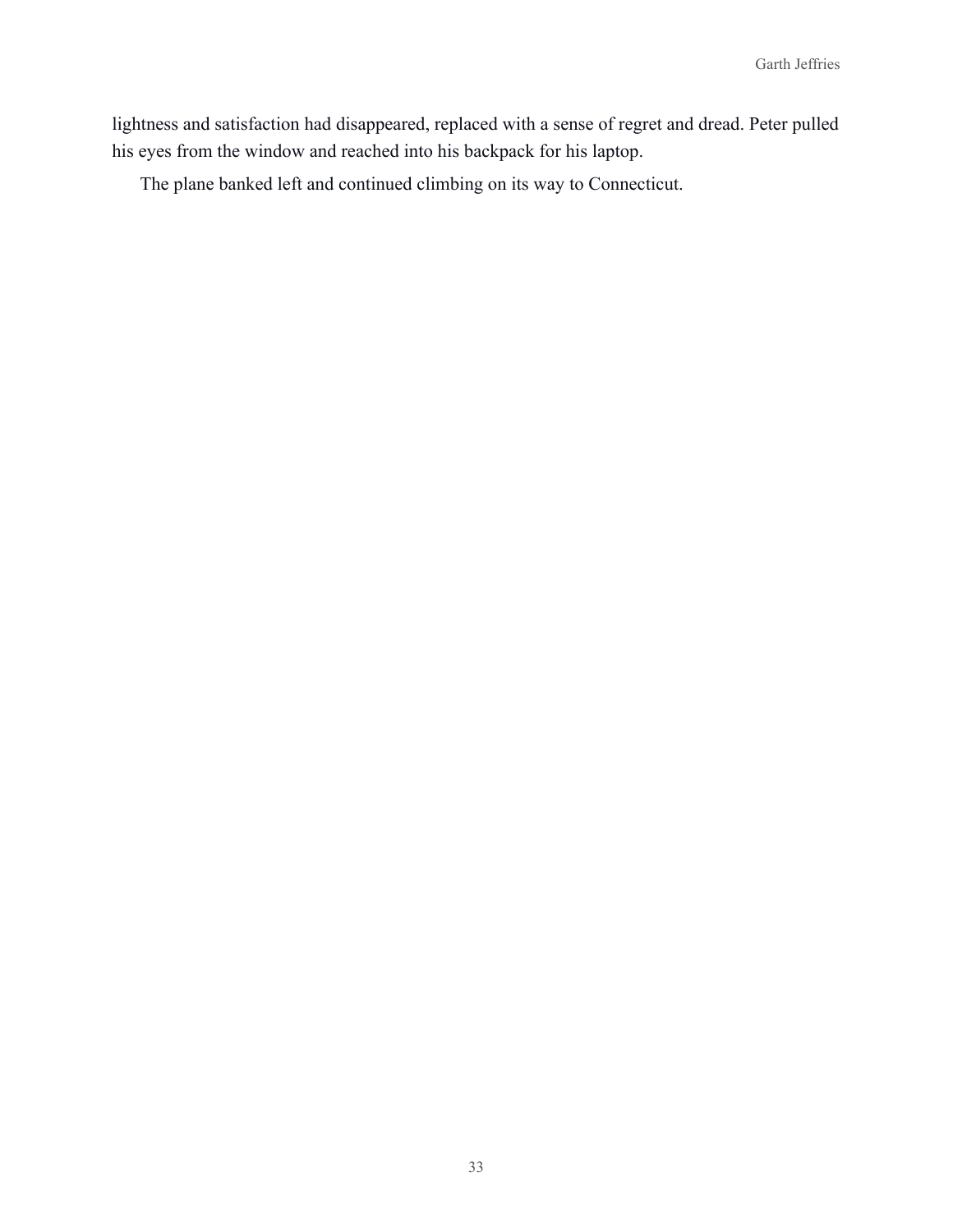### **CHAPTER SIX**



I t was the summer of 1995 and Charlotte was nervous. She had known Peter Bois less than a year, and here she was traveling to visit him and his parents on Nantucket Island. As a girl who grew up outside of St. Louis, she was entirely unfamiliar with the geography and culture of the East Coast. When Peter had told her about their summer home, she had to pull out a United States map to even understand where it was located. And that map hadn't been particularly helpful. It just showed a speck of land south of Cape Code and east of Long Island out a bit in the Atlantic. Her mother though had been the smart one. She and Charlotte had gone to a local bookstore and purchased a travel guide named *Cape Cod & The Islands*. Fearing embarrassment with Peter's family, she had read it cover to cover to fully orient herself with the area, its history, and the strange names of the towns, like Hyannis, Madaket, Wauwinet, Yarmouth, and so many more. Being the detail-oriented person she was, she even made a cheat sheet on an index card as if she was going to an art history exam.

She and Peter had met the very first day of orientation at the University of Richmond in Virginia's capital city. He and his roommate were throwing a party in his dorm room and invited their orientation groups to join. Charlotte had reluctantly agreed to the invitation more out of boredom than any curiosity or desire to meet more people. And her first impression of Peter was certainly not very flattering. She had arrived at his dorm and found him quite busy with a short, busty blond. He stopped kissing her long enough to say hello and invite Charlotte to join them on a trip downtown. Having been warned that very day about going out with hormone ridden college males, she politely declined. She had a few sips of a very cheap beer and then headed back to her room, hoping that she'd not run into him again.

And that desire had been granted, at least for a few days. Charlotte had signed up for French 101, which met Tuesdays and Thursdays for two hours, starting at 11:00 a.m. The first class was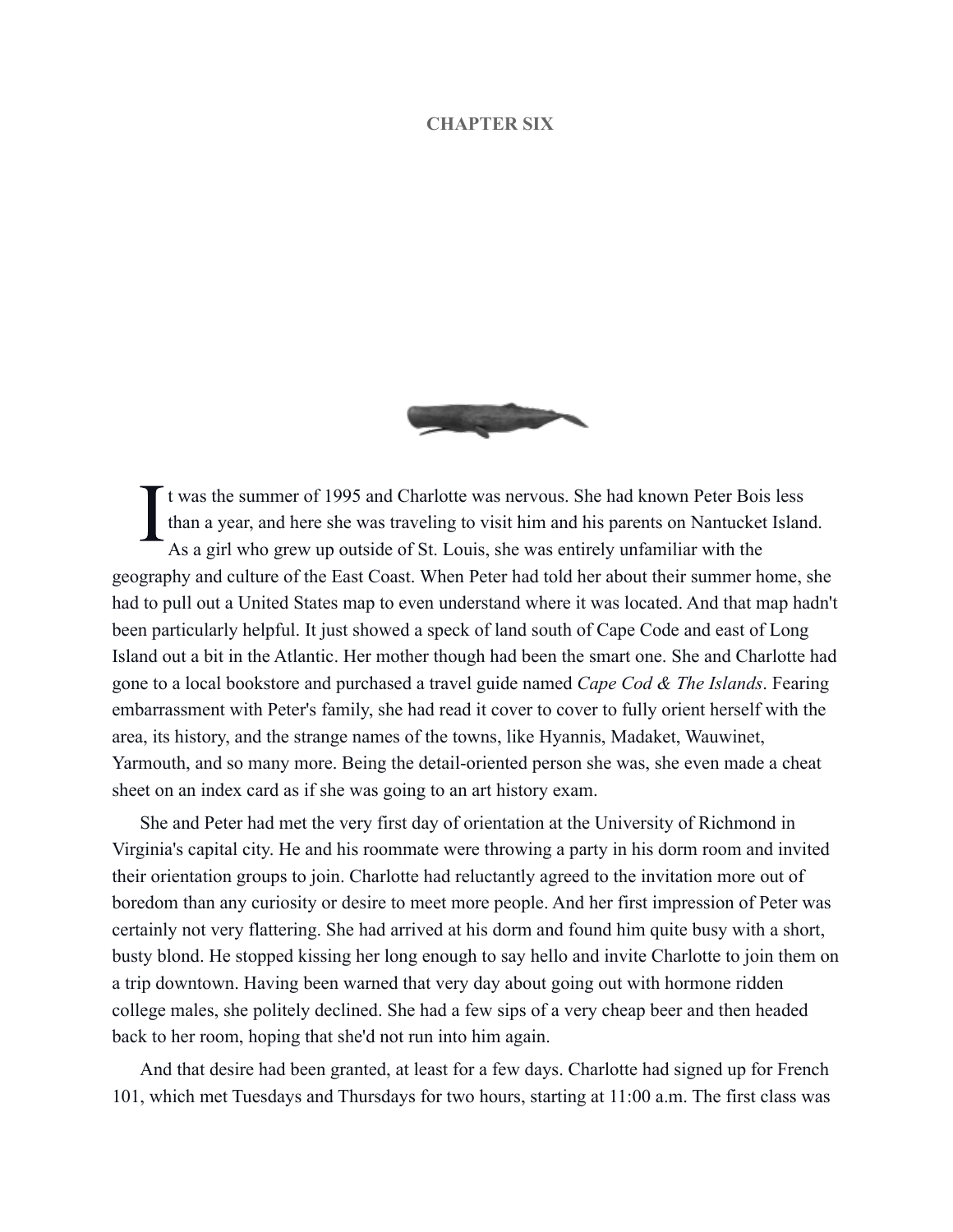the Tuesday after Labor Day, and she arrived and promptly took a seat in the front row. With her textbook laid out in front of her, she opened a new college-ruled notebook and neatly labeled the date, ready to capture the notes from the lecture. The professor was in the middle of introducing the semester's syllabus when Peter stumbled into the classroom and plopped down next to Charlotte. He was wearing bright yellow Bermuda shorts, a navy polo, dirty bucks with no socks and a pair of Ray Bans. His hair was still wet from the shower, and he clearly had not been up long despite the class's late morning start time.

He apologized to the professor for his tardiness - had actually used the word tardy - and leaned over to Charlotte and mentioned that he'd not been able to get to the bookstore and purchase his textbook, would she mind if he shared hers. She smiled faintly and reluctantly angled her book to him. Little did she know that this minor event would totally change the course of her life and her future.

At first, they had just been friends, sharing notes from class, and occasionally studying together. They would talk about girlfriends and boyfriends, good dates and bad, and events around their Greek life. Over the semester, their friendship grew, so when Peter asked her to join him for their social after the last home football game of the year, it was easy to say yes. Following the game, they had gone to his fraternity house for a party and danced the night away. Despite that terrible first impression in his dorm room, she found Peter to be charming, kind, considerate, and with a sense of humor that often had Charlotte in stitches. She found herself falling in love, and it wasn't too much longer when he shared similar feelings for her.

Things had gotten more serious during the spring semester, and their relationship became a staple on campus. When May rolled around and with it the end of their freshman year of classes, they had talked about if and when they would see each other during the summer. Charlotte would be working for her father in his law office in St. Louis and had some flexibility for travel. Peter would be working construction on Nantucket and only had weekends free. They had agreed that Charlotte would come for a week's stay in July - right in the middle of the summer - so they would only be apart for a month or so on either end. Not knowing Peter or his family, her parents had reluctantly agreed to the trip, but only after her mom had a long conversation with Peter's.

Now here she was, on a small commuter flight, preparing to land at Nantucket, and feeling very nervous, partly because she had never been on such a small plane but more so at what lay ahead of her with Peter and his family. She knew his family was wealthy and was afraid they would look down their noses at a simple midwestern girl.

The twin-engine Cessna 402 eight-seater landed at Nantucket and taxied to the commuter terminal, where the pilot swiveled the plane and shut down the engines. The propellers rapidly slowed to a stop sending a shudder through the airframe. One of the ground crew opened the door while another went to the nose to empty luggage. With the low ceiling of the plane,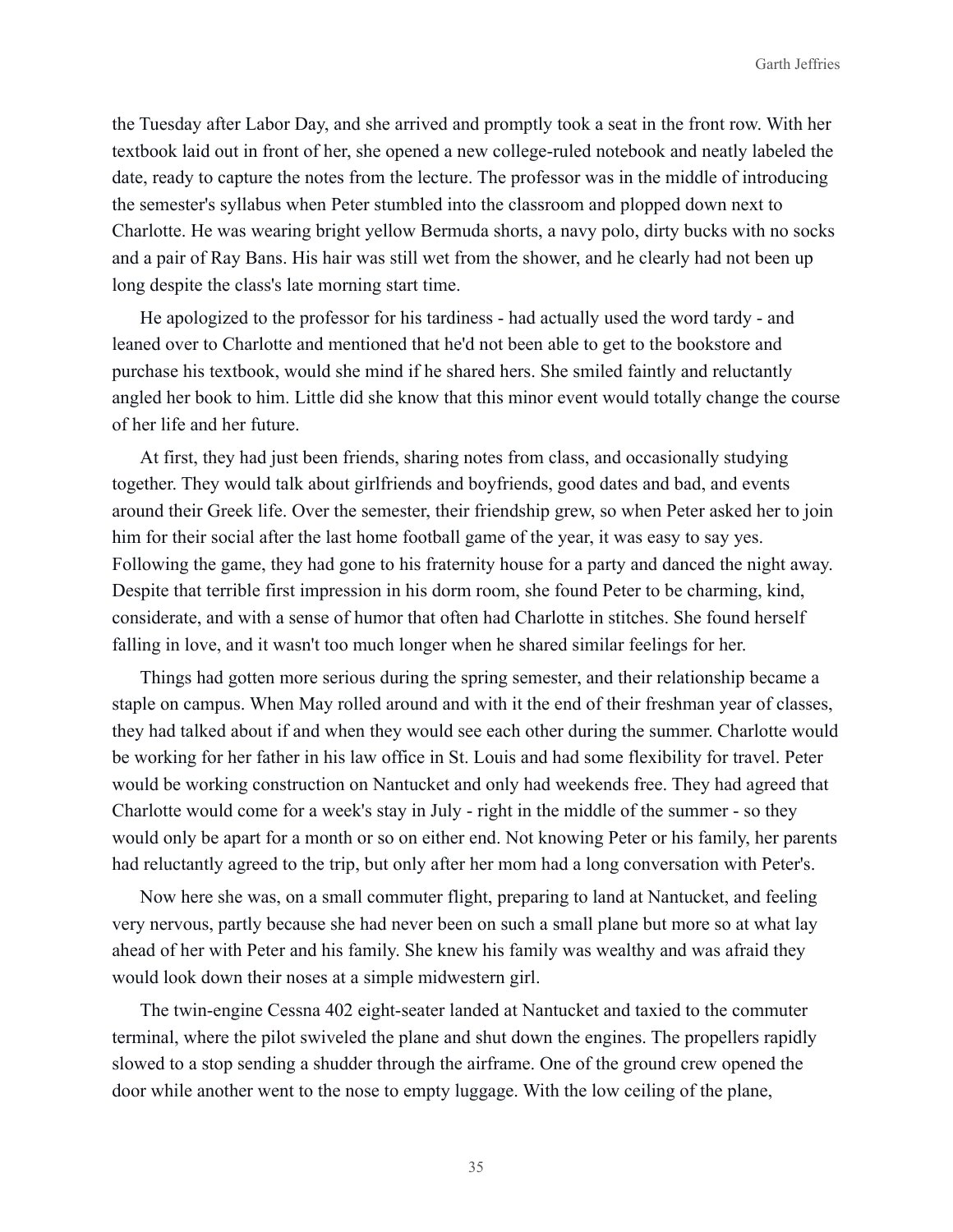Charlotte stooped and awkwardly walked to the exit stairs and then took the two steps down to the tarmac. She looked over at the terminal, saw Peter, and waved. He smiled and waved back. A buzz of excitement went through her, and she hurried into the terminal where Peter met her with a ferocious hug and a long, lingering kiss.

"Welcome to Nantucket!" he whispered into her ear. "I'm so happy you're here!"

"Me too! I have missed you so much," she replied. He took her hand and they walked over to the baggage area. Belaying the wealth that came through the airport every day, the baggage claim was nothing more than an angled wooden deck where the bags were thrown after being retrieved from the plane. The luggage cart pulled up, and Charlotte pointed out hers as they slid down towards them. Peter slung the duffel over his shoulder, grabbed the suitcase in one hand, and with the other grabbed Charlotte's hand and led her out of the terminal. The family's red CJ-5 was parked just outside. Peter threw the luggage in the back and helped Charlotte into the passenger seat. She had never ridden in a Jeep, let alone one without a roof or doors, and found it exhilarating.

Peter crunched the Jeep into first and popped the clutch. Charlotte cried out in delight and grabbed the windshield header to stabilize herself - the last thing she wanted to do was fall out of the car. He accelerated slowly out of the parking lot and then shifted up to second when they got on the street. He looked over at Charlotte, "How was your flight?"

"Oh, it was fine," replied Charlotte. "But I have to admit I was more than a bit nervous on that little plane. It bounced around quite a bit, and it seemed like we were flying awfully low."

"Yeah, it's certainly a different way to fly than on the big jets the airlines have."

"For sure. And why is the airport called ACK? That just seems really weird."

Peter chuckled. "Well, the urban legend says it used to be known as Ackerly Airport until it was renamed Nantucket Memorial. But the truth is that the Navy had exclusive rights to threeletter airport designations starting with N. So since NAN was out as an option, they picked the next logical three letters, which ended up being A, C and K or ACK."

"Hmm." Charlotte thought for a minute and said with a smile, "Well, I guess it could have been worse. It could have been ANT or UCK."

Peter laughed and looked over at her, his brown hair tugged by the wind, "Very true!" Charlotte reached over and grabbed his hand. "God, I've missed you. The last six weeks seem more like six years."

"Me too. It feels like it has been forever since I've seen you, and I'm so glad you're here." He paused for a minute to check traffic as he turned right onto Milestone road. "Are you ready to meet my parents?"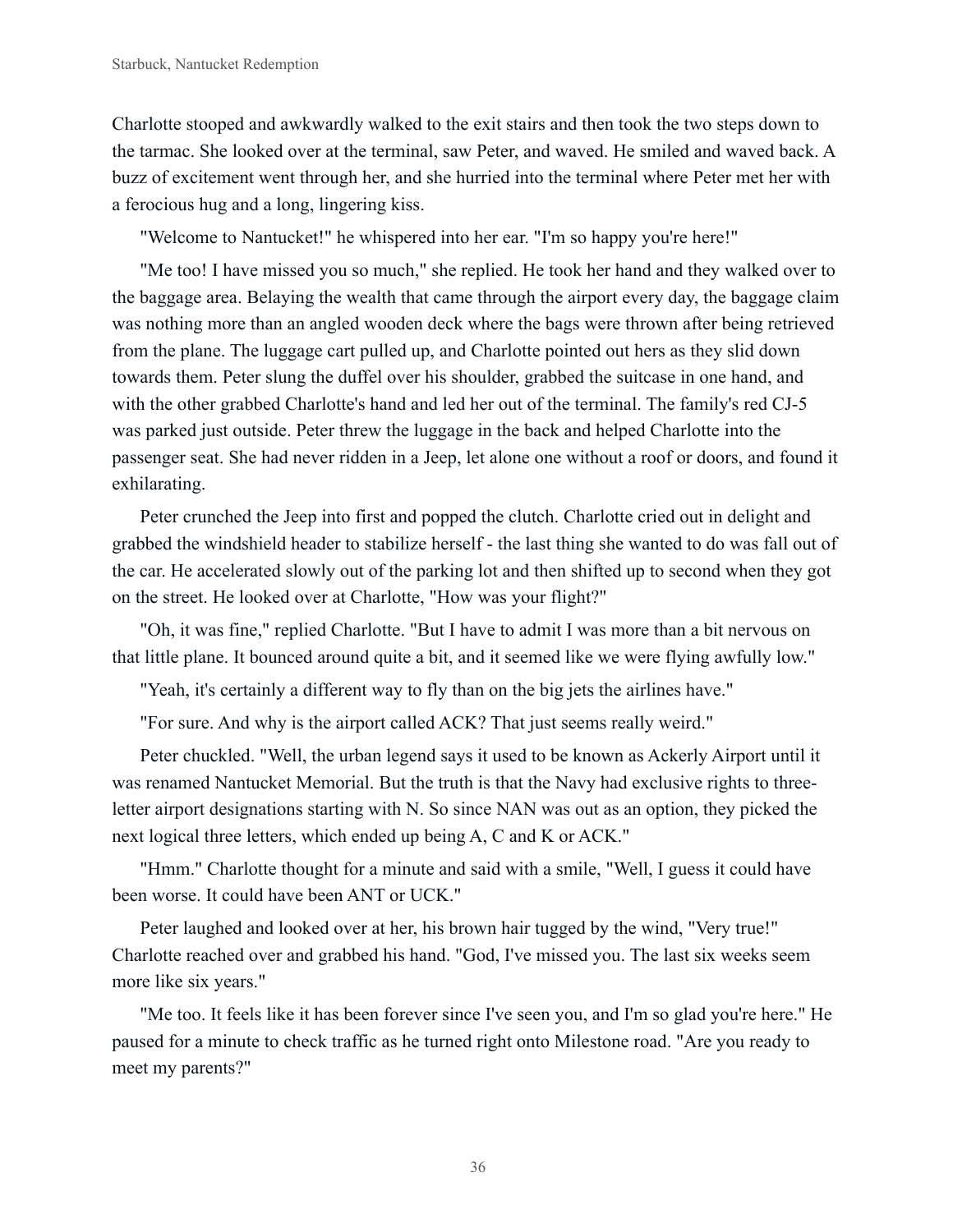Garth Jeffries

"As ready as I'll ever be. I have to admit that I'm really nervous about it. What if they don't like me?"

"They're going to love you, hon, trust me. My parents might seem a little intimidating at first but they are pretty down to earth. you're going to knock their socks off."

And she did.

Charlotte found Peter's parents warm and welcoming and thoroughly enjoyed spending time with both of them during the week. And with Peter being an only child, she could also see the very soft spot they had for him. She, of course, had to know what they thought of her and finally screwed up the courage to ask Peter during one of their many walks through Sconset. They were on Ocean Avenue, holding hands and he turned to her. "My parents love you. They think you're sweet, kind and above all a lovely young lady. In fact, the other night, when you were getting ready to go out, my father came over to me and said, 'oh my god, her eyes. I could stare into them for the rest of my life'. So, yes, I think they approve," said Peter with a wink. Charlotte smiled broadly and fought the urge to start skipping as they walked.

She also learned much more about Peter and realized that he was a different person here. At school, he was distracted with classes, making grades, and fraternity life. Here, on Nantucket, he was relaxed, easy-going, and very open to sharing more of his past, including his ongoing sadness with the loss of his close friend the summer before. He had told her about it when they were still just friends, but it was the first time that he truly opened up to her about the impact it had on his life and his deep feelings of sadness and regret. He also shared more about his four years away in boarding school and what it was like to be living away from home at the age of thirteen.

"It certainly made me more independent and resilient, but it was also emotionally tough to be in that environment at such a young age. It definitely made me hesitant to get too close to people and to rely more on myself, and what I know I can control," he had said as they sat on the beach, looking out over the waves breaking on the shore, the gulls flying low and the terns skittering up and down the sand. She didn't know how it was possible but realized she was falling ever deeper in love with Peter.

Peter had made it a point to show Charlotte as much of Nantucket as possible and was happy to be a tourist for the week. They went to the Whaling Museum, where Charlotte learned that this small island had once been a significant economic force in the world. They explored the shops along the cobblestone Main Street, had lunch and milkshakes at the pharmacy, and went for a sunset sail in the harbor. They rode their bikes to town on the bike path and up to Sankaty Head lighthouse. But Charlotte's favorite of all had been the picnic at Great Point, the sandy arm that makes up most of the island's eastern edge and only really accessible by four-wheel drive. The entire experience of driving on the beach and sitting by the water was exhilarating and so

37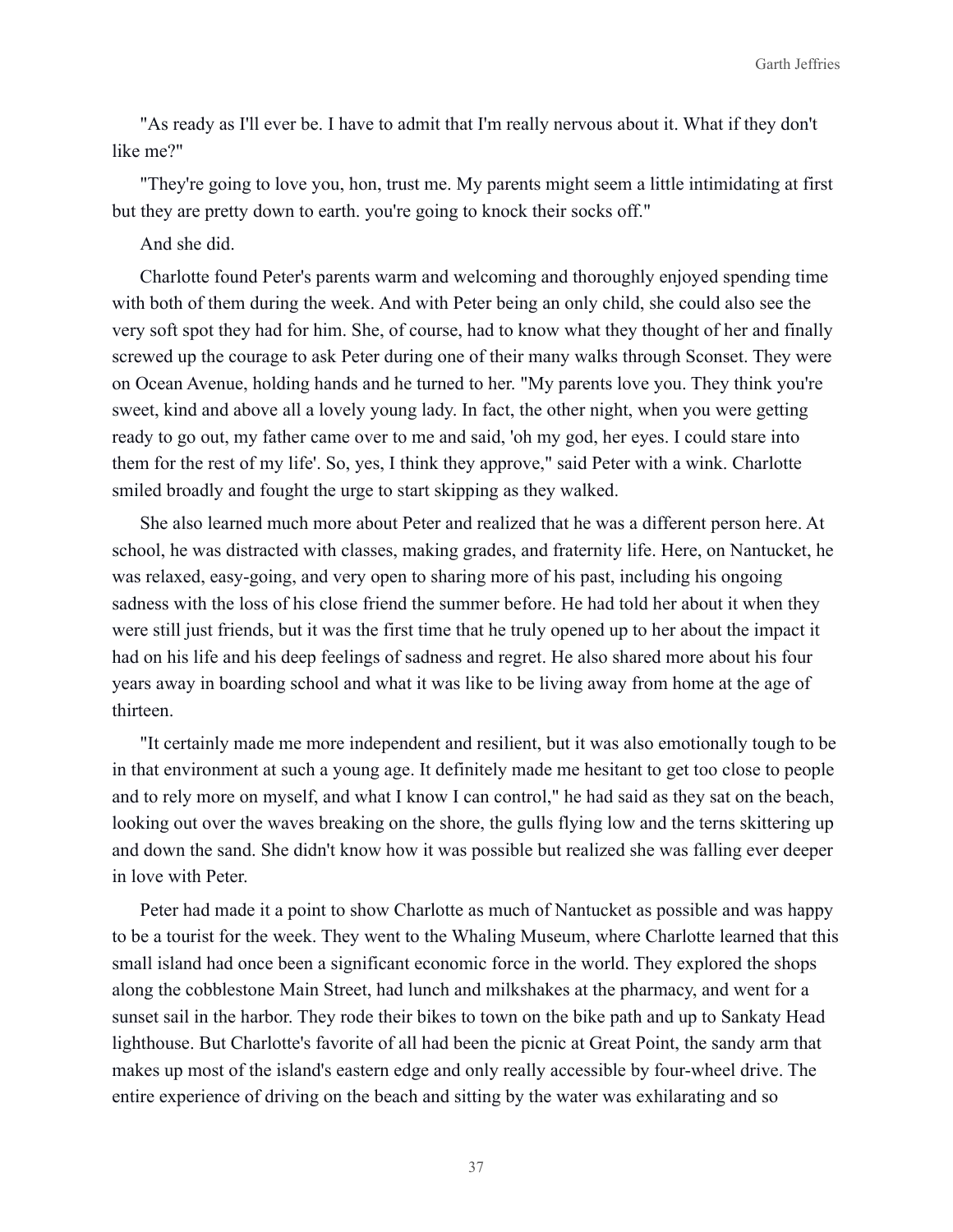thoroughly opposite her life in the landlocked midwest. She wished she could bottle that day up and carry it with her for the rest of her life.

Despite being from the midwest, Charlotte had fallen in love with Nantucket. She was charmed by the old-world atmosphere, the gray shingled homes, the glorious open spaces, and the lovely beaches. And Siasconset had wholly captured her heart. Originally an old fishing village, over the centuries, it had been transformed into an escape. First, from those from town wanting to distance themselves from the noise and smells of the whaling industry, then actors seeking refuge from the heat and humidity of Broadway in New York and now, well-heeled residents, tourists, and vacationers looking for shelter from modern life. While there were a few elegant old homes, like Fernweh, most were small, simple cottages, many built in the mid to late 1800s. It quickly became Charlotte's favorite place on earth.

When Peter was at work, she explored Sconset walking every street and getting to know this very unique village from the Bluff Walk to the old well. She was charmed with the manicured privets, the profusion of blooming hydrangeas ranging in color from light pink to deep purple, and the ever-present climbing roses, their numerous blossoms in red, pink, and white adorning the trellis-covered walls and roofs of the quaint cottages. She watched through the hedges as they played tennis at the Casino - dressed in all white of course - and was fascinated by the sundial next to the old bike bridge. When Peter returned from work, they would go down to the beach to sit and talk and then head to town for dinner.

It was a wonderful week, and it went by way too quickly. Before she even realized what had happened, she found herself back at the airport and getting ready to board the small commuter plane to start her trip back to the midwest. "I'll see you in a few weeks," said Peter, holding her hand and fighting back tears. She squeezed his hand, sad to be leaving him and Nantucket. "I'll still miss you," she said, sniffling through her tears. He pulled her toward him and hugged her tightly. "I love you," he whispered into her ear. "And I want to spend the rest of my life with you." Charlotte pulled back and smiled. She kissed him on the lips and hugged him harder. "Me too, Peter. Me too."

Her flight was called. They shared one final kiss and slowly pulled away from each other. Charlotte reluctantly turned to follow the handful of other passengers out onto the tarmac. She ascended the steps into the plane and shuffled to her seat directly next to the pilot. The door thumped closed, and the ground crew gave the pilot the thumbs up to start the engines. She watched as the propellers on the right engine started to turn, caught, and then roared with a belch of blue smoke from the exhaust. With the left engine started with the same belch of smoke, the pilot eased the throttles forward and taxied out on the runway.

From her front seat, she had a fantastic view out of the windshield and again thought about the sheer beauty of this little island. The pilot turned onto the runway and immediately started